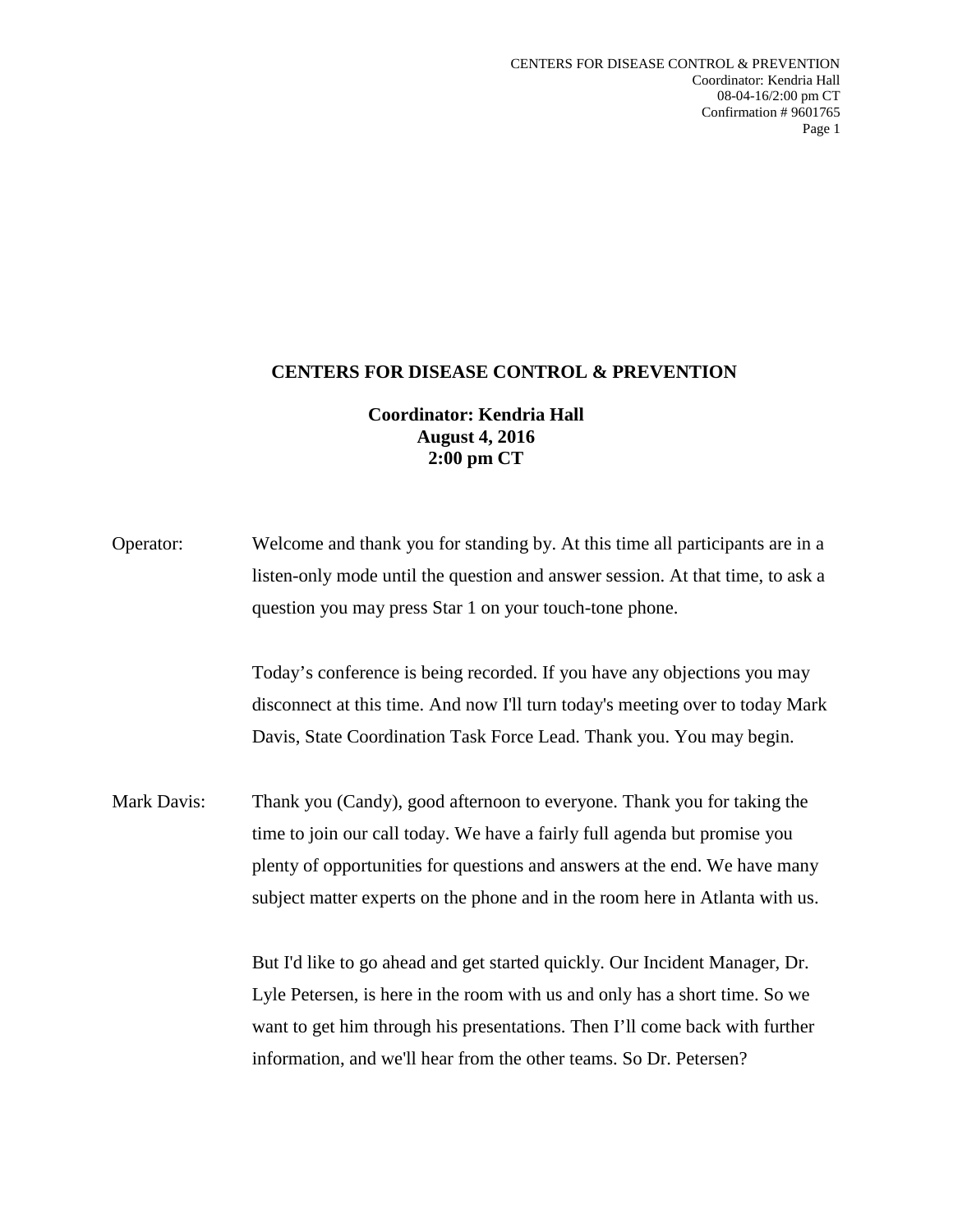Dr. Lyle Petersen: Thank you Mark, and good afternoon to everyone on the phone. So what I'd like to do is to update you on the new CONUS and Hawaii response plan that is now posted on our website and talk about how it relates to the current outbreak in Florida, which I know many of you may be interested in. The updated version of our response plan came as a result of two tabletop exercises conducted with the high-risk jurisdictions as well as several discussions with health officials of the high-risk states as well as ASTHO, CSTE, NATO, and other groups.

> So the notable updates on the current version of the response plan include a reduction of the number of response phases: now we have basically three transmission phases -- a suspect case of local transmission, confirmed local transmission, and confirmed multiperson local transmission.

In this new update we've tried to provide clear definitions of each of these categories and the respective responses to those categories. The feedback we got from the previous version was that there was some confusion particularly around designation of a Zika transmission area, so that's been eliminated. In addition, we've refined the guidance for each of these geographic areas for interventions and considerations for issuance of travel guidance in the setting of confirmed multiperson local transmission. It's not that all confirmed multiperson local transmission needs a travel guidance, but under certain conditions, which I'll go into in a little bit.

We've also included the updated laboratory testing guidance which came out last week as well as issues about posting of areas of local transmission. Our previous guidance had us posting on a map single cases of local transmission. After discussions with many of you, that was eliminated, and we're only posting on our website links to the states' websites that may have local transmission just for people's interest, as well as showing where there's an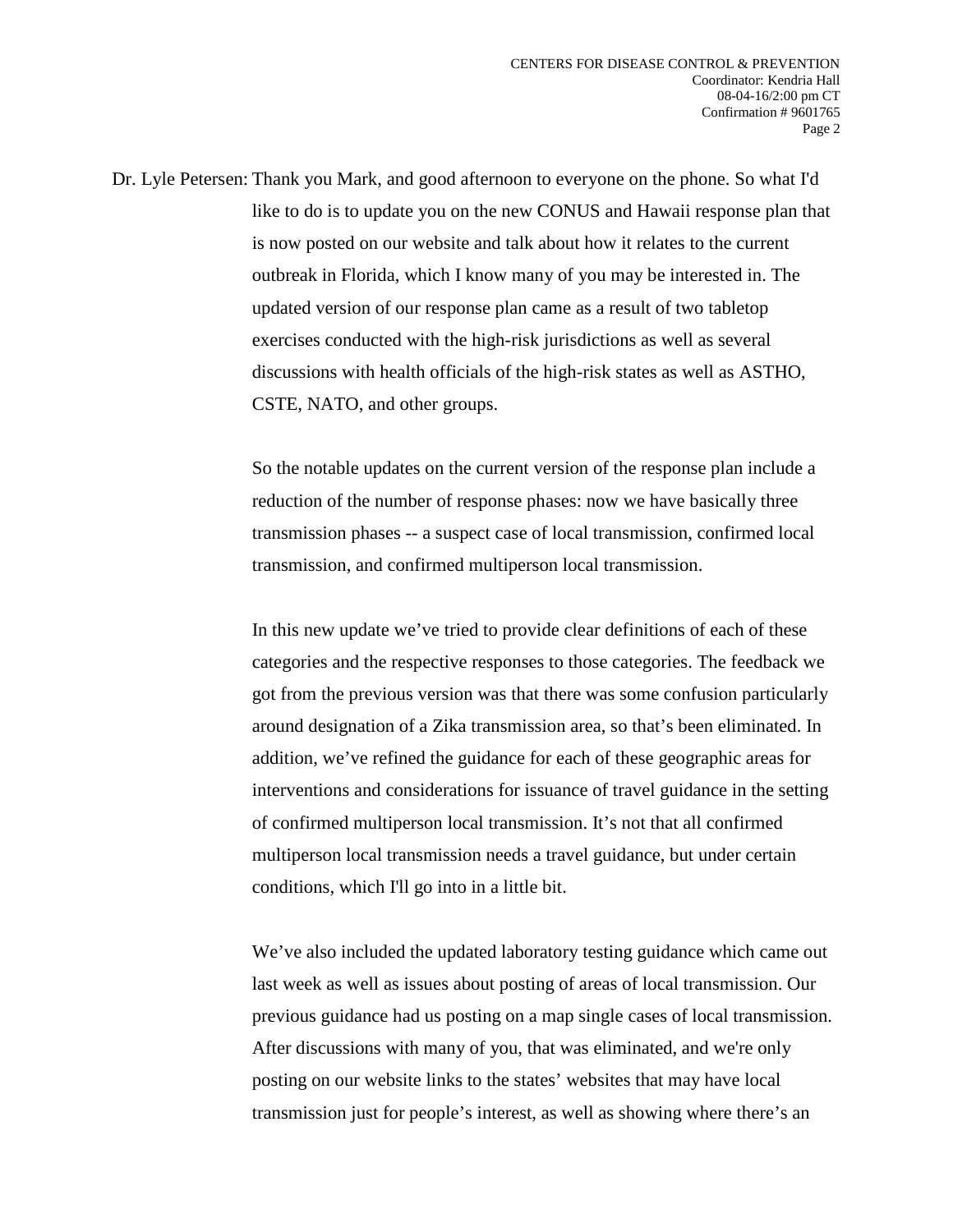area where there may be a travel guidance. So that was very good feedback from the states and we appreciate that. We've made the changes according to that.

It should be remembered that this was based on our understanding of the epidemiology of *Aedes aegypti* transmitted diseases in the contiguous states, most notably dengue and more recently chikungunya. And the guidance is really predicated on the following observations. One is that we will see thousands of importations of Zika virus. Some one-off local transmissions that do not represent a broad risk to the community will occur.

Very few outbreaks will occur that are likely to be focal and involve scores of cases or handfuls of cases rather than hundreds or thousands, as we see in the tropical Americas. And it turns out that this experience with dengue and chikungunya (at least so far in the beginning of August) appears to be what's happening with Zika virus.

So far in the U.S., we recorded 1,657 travel-associated cases of Zika virus, which is undoubtedly a small fraction of what is actually being imported into the contiguous United States. Four out of five people are asymptomatic, and many of those with symptoms have minor symptoms and do not seek medical care. So literally we have thousands and thousands of imported cases of Zika. Despite that, we only have 16 identified locally transmitted cases and all have occurred in South Florida so far.

The current situation in South Florida is that the cases that have been identified have occurred in four instances or groups. Two of these were independent isolated events without evidence of ongoing transmission in the community, as determined by a community survey done within 150 meters of the case household.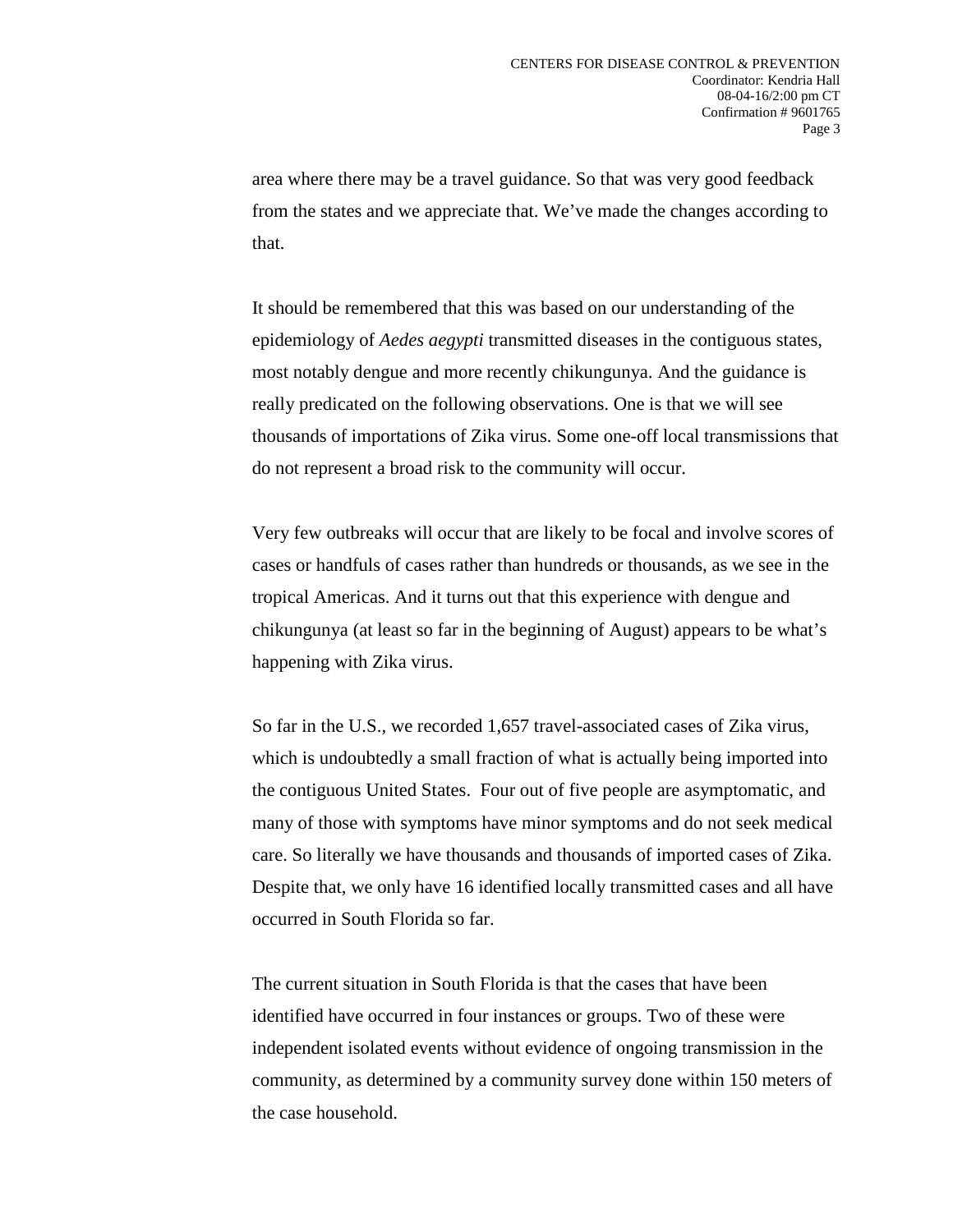And the community survey involved a questionnaire given to all the households by going door to door, as well as a urine PCR. A urine sample was collected for PCR testing. So it's not a serosurvey, but a urosurvey. And the urosurvey was designed that way because we weren't interested necessarily in past transmission but were interested in ongoing transmission which is best measured with the urine PCR. It's an easy sample to get, and it measures acutely infected people. This is a strategy that's been used in several instances in Florida. I'll describe those now.

So we have the two independent isolated events without any evidence of further community spread. We have another instance of a local transmission that is currently under evaluation. So that makes three. The remaining 13 people are part of a cluster. And this cluster came to light when two persons with local transmission who actually lived in two different counties were noted to work in businesses very close together in the Wynwood area of Miami.

Further investigation revealed additional cases associated with one of these businesses. A community survey was then done within 150 meters of these two businesses, and that community survey revealed additional persons with urine positive PCRs, all of whom were asymptomatic. Based on this, we knew that community transmission was likely ongoing and, according to our guidelines, would suggest a one-mile initial starting point for instituting interventions be declared. This one-mile area of potential transmission was posted by the Florida Department of Health.

Additional sampling within this one-mile area (additional urosurveys) have not shown any additional positives to be locally transmitted. So the current cluster appears to be very tightly clustered within about 150 meter diameter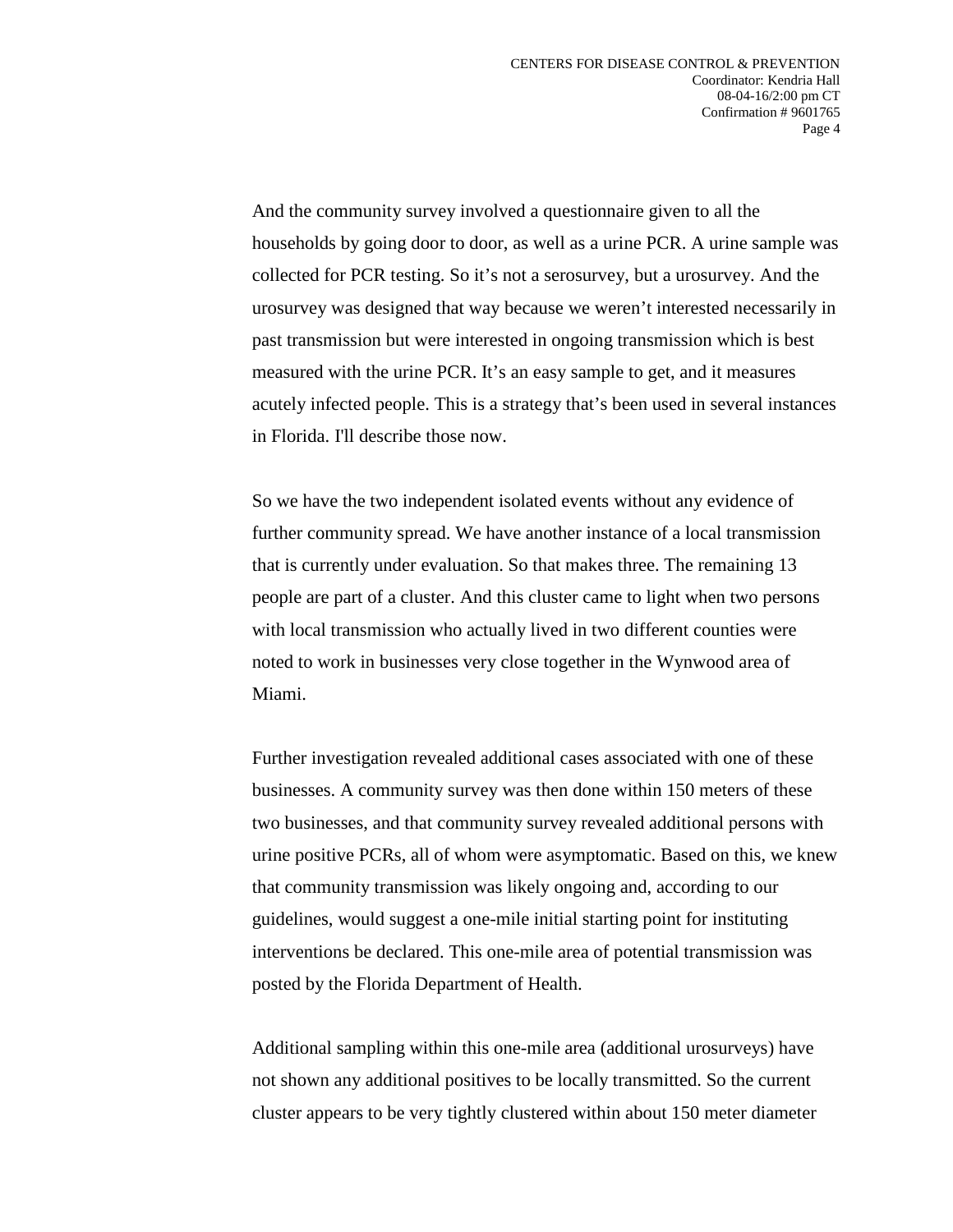area. However within this one-mile area, additional surveys are ongoing, so it's yet to be determined if in fact the outbreak is confined to this 150 meter area.

So the response basically followed the guidelines.

- The one-mile initial zone was established as a starting point for interventions.
- Mosquito control by truck and backpack spraying was initiated immediately.
- Public messaging was initiated and a massive DEET distribution was given in the area.
- The need for a travel guidance was assessed using the criteria in the guidelines, and several criteria were met.
	- o One was continued high mosquito counts despite intensive vector control.
	- o Several weeks of vector control did not show marked decreases in *Aedes aegypti* populations in that area.
	- o There was a high density of cases in the area. The urosurvey suggested that about 13% or so of the persons sampled in that area actually had urine PCR.

So there was a fairly intense transmission going on in this one small area. Cases had been ongoing for nearly a month in the area (and especially more than two weeks) despite aggressive vector control. Also, on that basis, there was a consultation with the Florida governor and the Florida Surgeon General, and they decided to issue a travel guidance for this one square mile area.

Florida subsequently stepped up the vector control efforts with aerial spraying of Naled and BTI, which began this morning. Florida is evaluating insecticide resistance to determine if that has contributed to the difficulty of controlling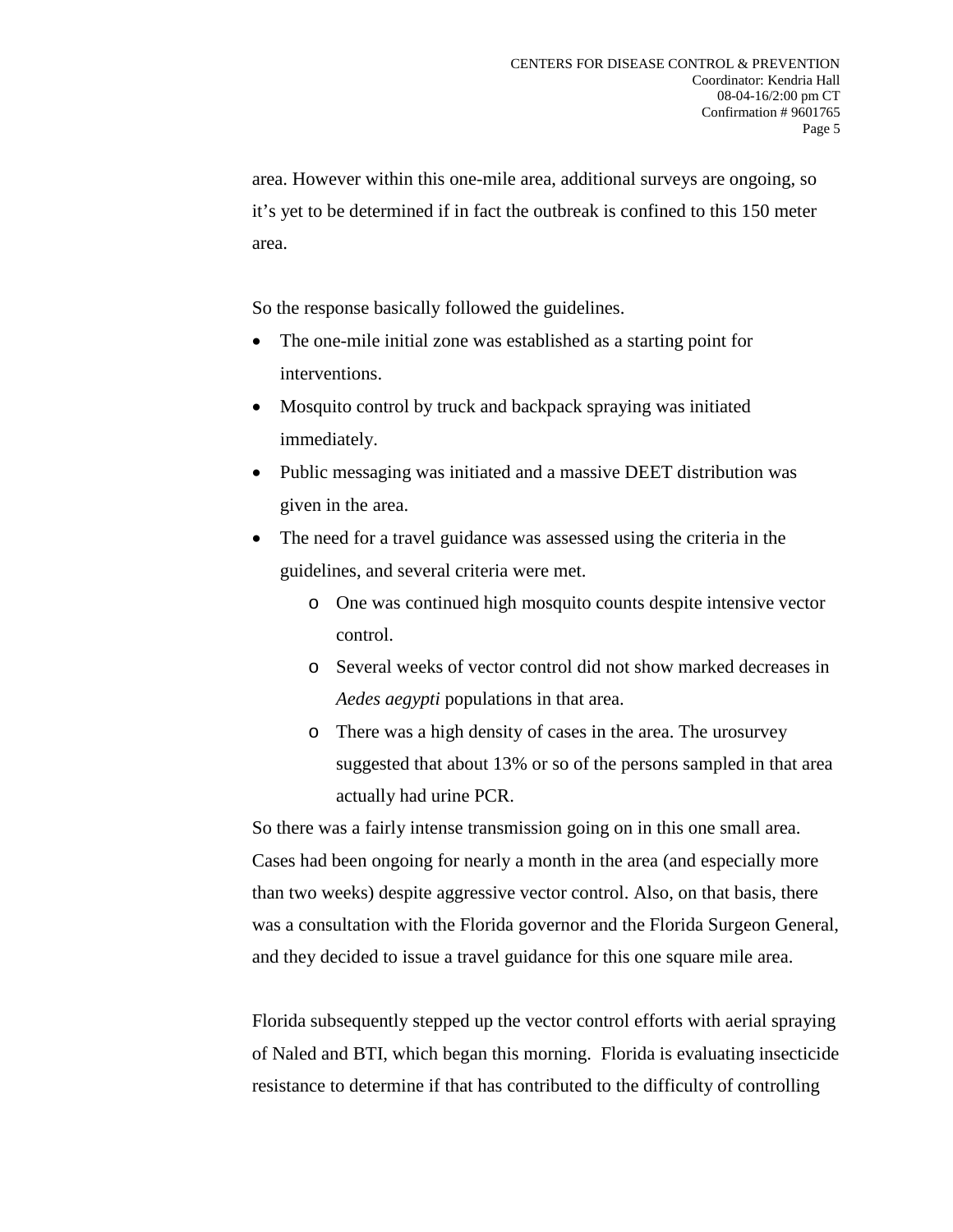*Aedes aegypti* in that area. So I have several take-home messages for where we are at the current time.

- One is that so far, Zika virus seems to fit an epidemiologic pattern that is consistent with our experience with dengue and chikungunya.
- Second is that the response guidelines helped to guide the Florida response. When the Wynwood outbreak in Miami came to light, there were a lot of differing opinions about what to do—whether to issue travel guidance, not to issue travel guidance, how big the travel guidance should be, and a whole host of other opinions about what should be done. But the CONUS response plan, I think, provided a good grounding for all of those discussions.
- Finally the urosurveys, or the urological survey, seem like a very good way to assess ongoing transmission in the community. The optimal triggers for initiating a urosurvey are yet to be determined. We really don't know what the yield would be if one only one case of local transmission is identified.

So for example, in the current situation in Florida, for two of the cases which appear to be independent events where there was only one case identified by surveillance, the urosurvey failed to find additional ongoing transmission in the community. Whereas, in the Wynwood area where we had two cases that were linked in an area, the urosurvey showed additional transmission in the community.

And so, obviously, there may be many more one-off kinds of local transmissions identified. And others, under those conditions, because further evaluation is yet to be determined. So, with that I will end this and see if there are any questions.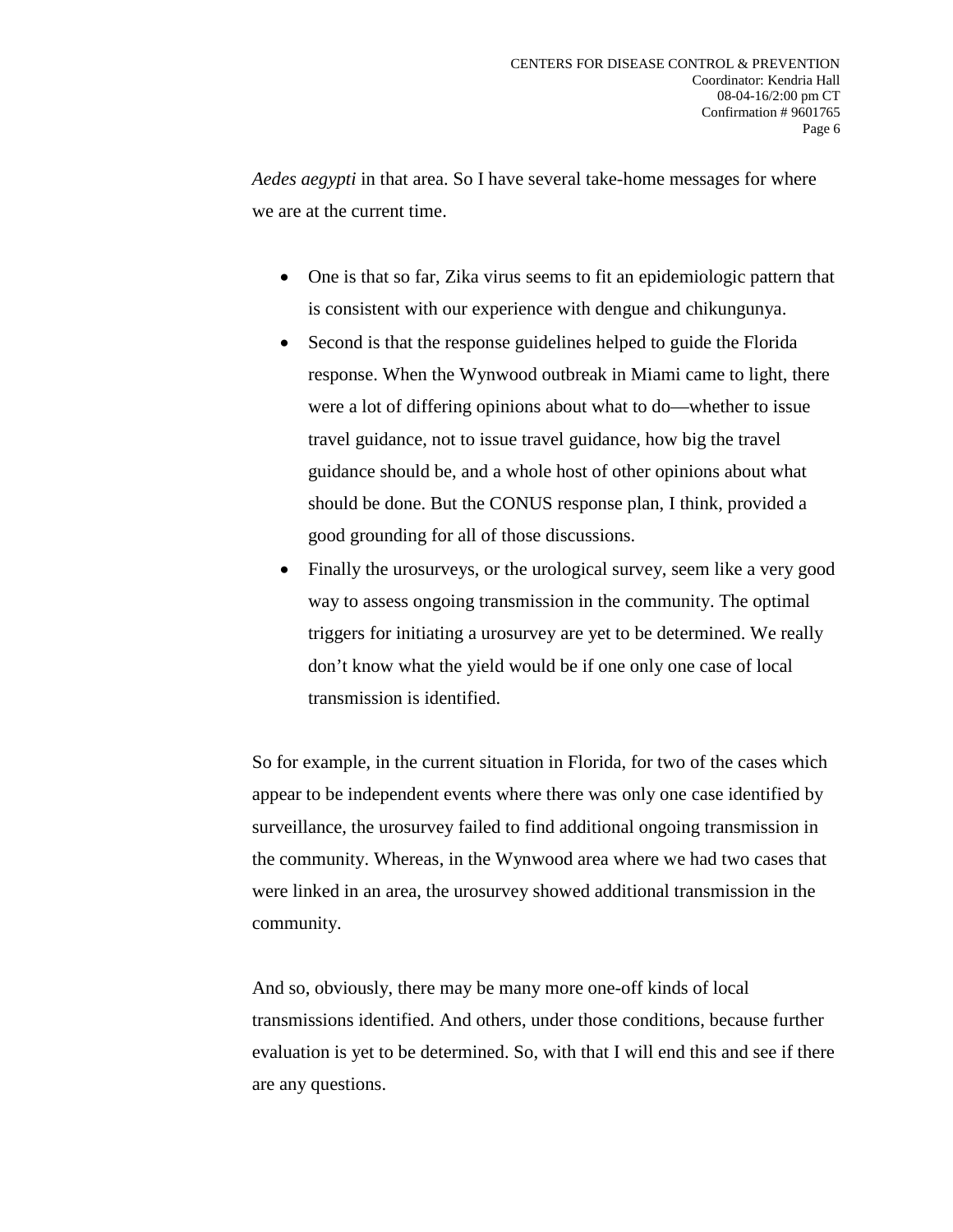Mark Davis: So (Candy) if you could open the lines for questions for Dr. Petersen we'll get into other topic areas in just a moment.

Operator: Thank you. At this time, to ask a question press Star 1 please. Please unmute your line and record your name to be entered in. For questions or comments press Star 1. If you'd like to withdraw the request at any time you may press Star 2. Thank you. One moment please for your first question.

Mark Davis: So I'll take the opportunity while (Candy)'s seeing if you do have questions, just to let you know what's coming. We have representatives from our medical investigations team here to talk about the CERT team and how that's coordinated, the CDC Emergency Response Team.

> We have folks from our vector control programs who will be speaking, representatives from pregnancy and birth defects, from our blood safety program, and from our lab team, as well as our joint communication center. We also have on the line folks from our epi team and global migration available to answer questions later when we get there. So just a heads up about what's to come. So (Candy) do we have questions?

- Operator: We do. Thank you. Stand by. Our first question is from (Rachel Franco). Your line is open, and please state your organization.
- (Rachel Franco): I work for Memorial Regional Hospital South in Hollywood, Florida. And my question has to do with the *Aedes aegypti* mosquito. It is primarily responsible for the transmission of, or the cause for chikungunya, dengue fever, and yellow fever. The Zika virus, though, is strictly a sexually-transmitted virus. Is that correct?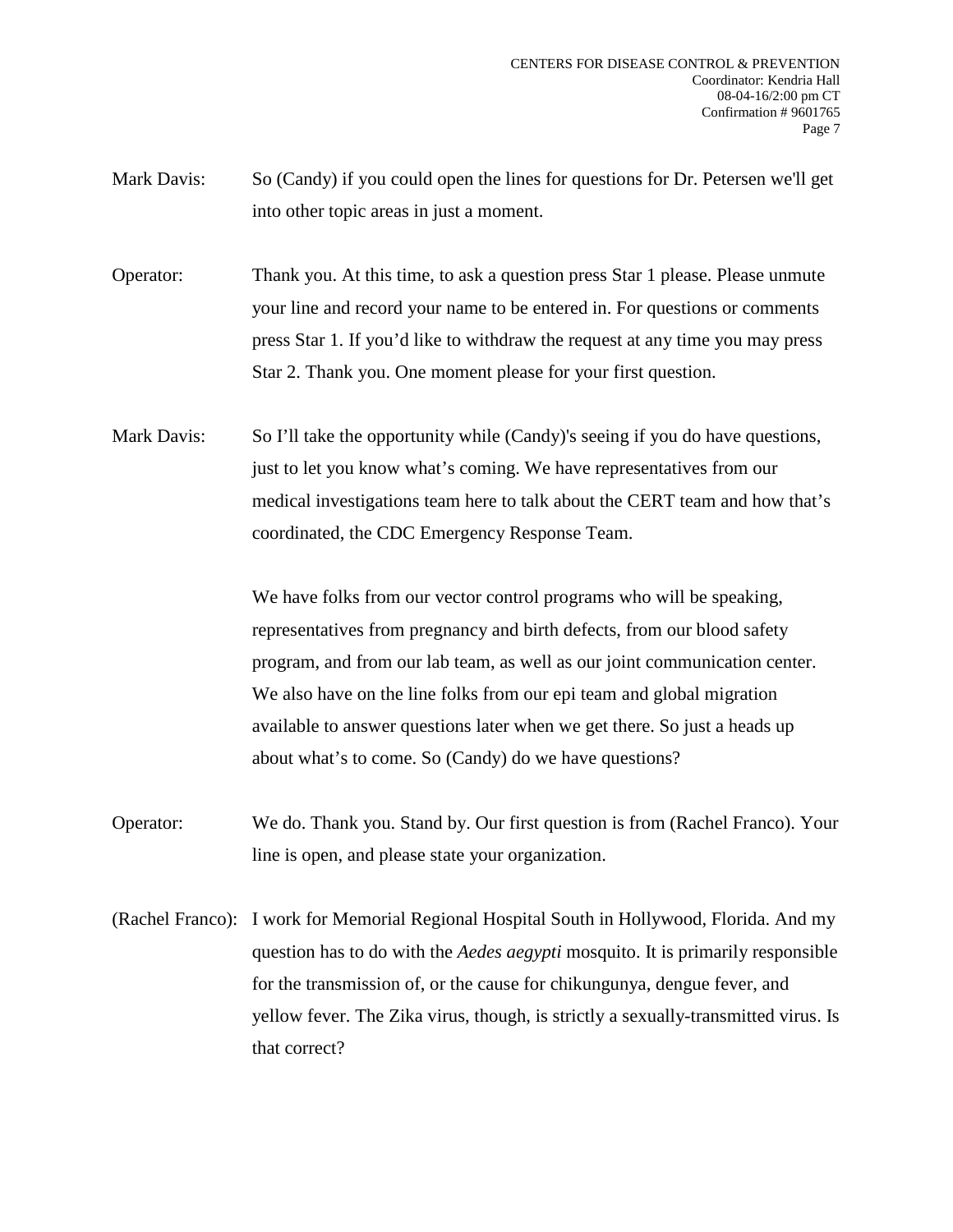Dr. Lyle Petersen: So the Zika virus is primarily spread by the *Aedes aegypti* mosquito. We do know that sexual transmission of Zika virus can occur. We do know that so far we've got roughly a dozen cases of sexual transmission identified in the contiguous states, all from travelers who have acquired Zika virus in an area of ongoing transmission—let's say in Central America or someplace like that—who has come back and transmitted infections sexually to their sexual partners here in the continental United States.

> The things we do know about sexual transmission is that it is a minority of transmissions. Mostly, this is caused/spread by *Aedes aegypti*. We do know the virus is spread by female to male and male to female transmission. They can both occur. We do know that sexual transmission can occur from an asymptomatic person. What we do not know is how long somebody remains capable of transmitting the virus sexually.

(Rachel Franco): Okay so it can be transmitted not just by sexual intercourse then?

Dr. Lyle Petersen: The main mode of transmission is via mosquito bite.

(Rachel Franco): Okay.

| Mark Davis:   | Thanks for the question. (Candy) do we have anything else?                                                                                                    |
|---------------|---------------------------------------------------------------------------------------------------------------------------------------------------------------|
| Operator:     | Yes thank you. We have another question from Lori. Your line is open, and<br>please state your organization.                                                  |
| Lori Forlano: | Hi. This is Lori Forlano from the Virginia Department of Health. I have what I<br>hope is a quick question. When you were outlining your response activities: |
|               | the truck and backpack spraying, the public messaging; the third item you                                                                                     |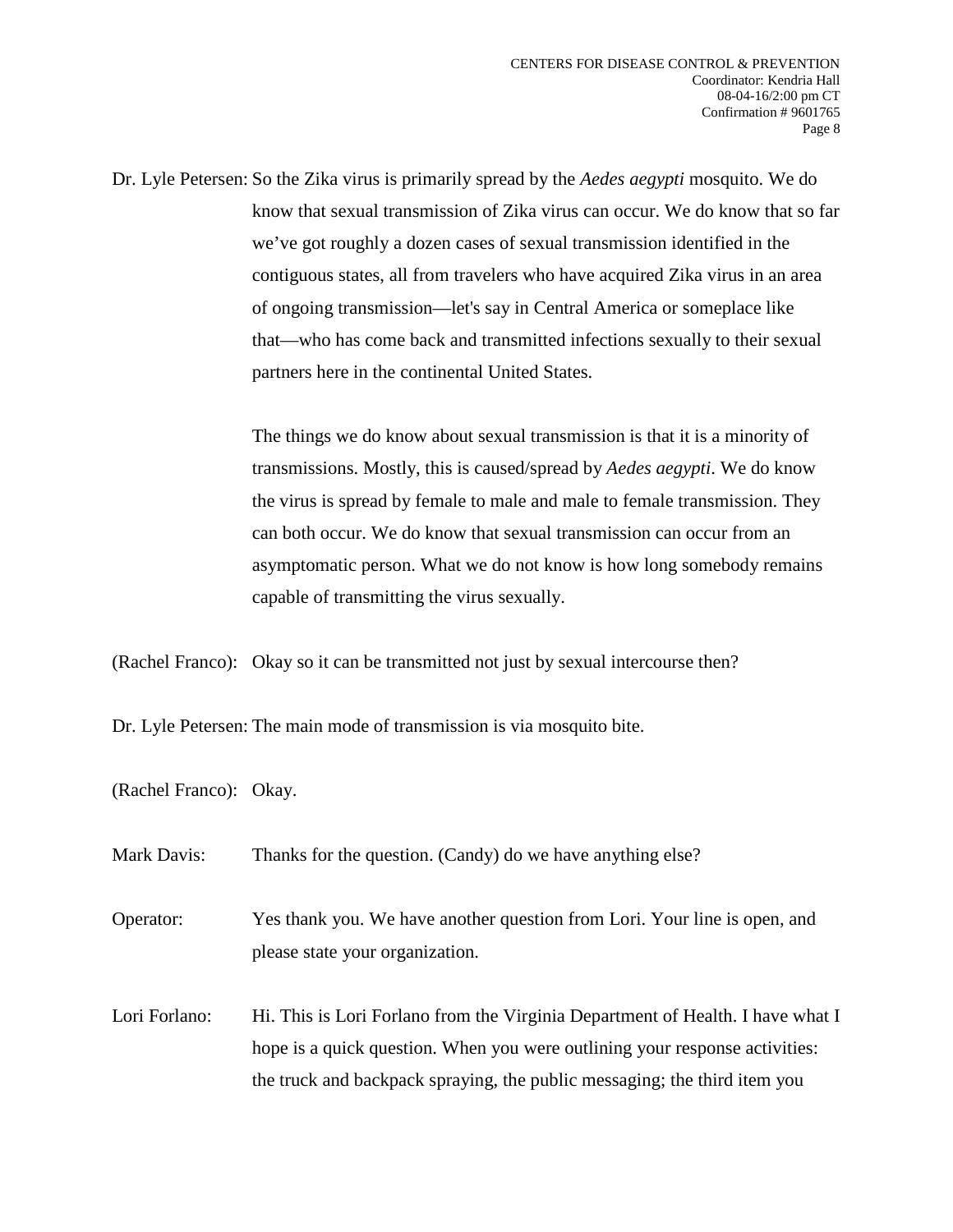mentioned, I couldn't quite hear you. I thought I heard you say distribution of DEET. Is that what you said?

Dr. Lyle Petersen: That's what I said.

- Lori Forlano: Okay, thank you.
- Dr. Lyle Petersen: Thank you. Next question.

Operator: Thank you. Next question is Dr. Shah. Your line is open, and please state your organization.

Dr. Umair Shah: Sure. This is Umair Shah. I'm Executive Director of Harris Public Health in Houston Texas. Thank you for having this call. I have a just a quick question around the aerial spraying. As you know, a lot of what we've been talking about previously with the *Aedes aegypti* is the backpack spraying or the targeted spraying. The aerial spraying took some of us by surprise. And I know you talked a little bit about that. Can you just tell us a little bit more about what the rationale was for the aerial spraying, and do you see that as being part of that response moving forward in other communities?

Dr. Lyle Petersen: Well I think one of—there are several pieces of this that are kind of intertwined. First, what prompted the aerial spraying is that this is a very complicated community. There's a mixture of industrial sites. There's a mixture of private housing. There's a mixture of high-rise housing and other kinds of buildings. It's a complicated community.

> What's happened so far is that the current approach has not been able to control *Aedes aegypti*. There are moderate to high numbers of *Aedes aegypti* identified in BGE traps in the area. And so it's thought that, number one, the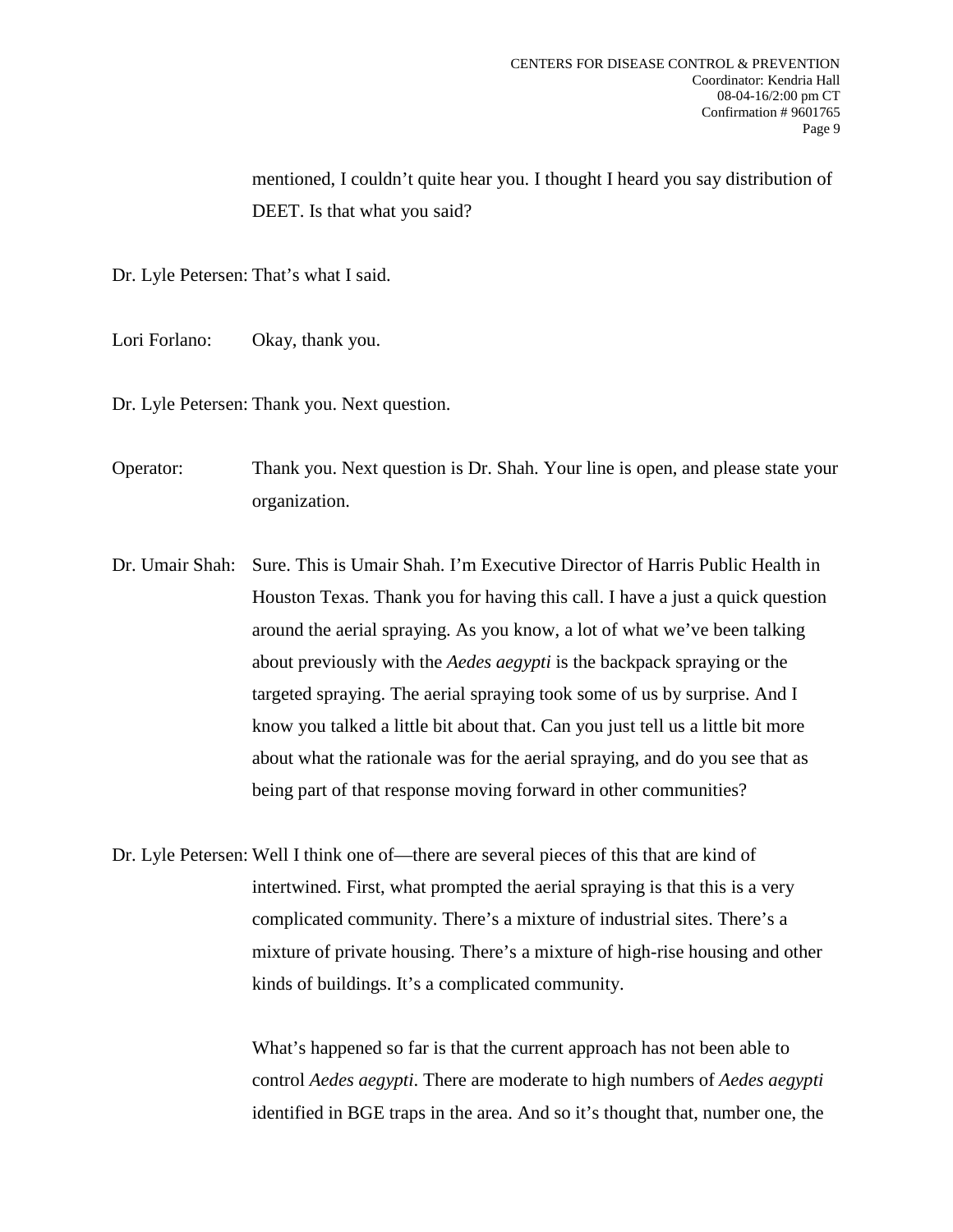aerial spraying could get a little bit of a wider distribution and a more uniform distribution of larvicide and adulticide across the areas of interest. They are doing a 10 square mile area with adulticide and a 2 square mile area of larvicide around this area. So the thought was you could get a fairly rapid knockdown.

There's not, I think as you pointed out, or maybe there's not a lot of experience with aerial spraying to control *Aedes aegypti* in the modern era using modern control methods. But there are some unpublished data done by several mosquito control districts which have shown that this combination of an adulticide and a larvicide sprayed aerially can produce a 92% to 98% knockdown that's sustained.

It's unpublished data. It's good data, but it's not published. And for that reason, we thought the Florida health officials, in consulting with some of the people who actually did these studies, decided to go ahead with aerial spraying. We're going to monitor the impact very carefully. If we find a similar result down in Miami, I think it's a bit of a game changer in terms of how we think about aerial spraying for *Aedes aegypti* control.

Mark Davis: Great. Thank you. And thank you for that question Dr. Shah. So I'm going to look to Dr. Petersen and see how much time you have. I know you've got a call. Are you okay with one or two more questions?

Okay. So (Candy) if there are another—some other questions we can take it.

Operator: Yes thank you. The next question is Jen Brown. Your line is open, and please state your organization.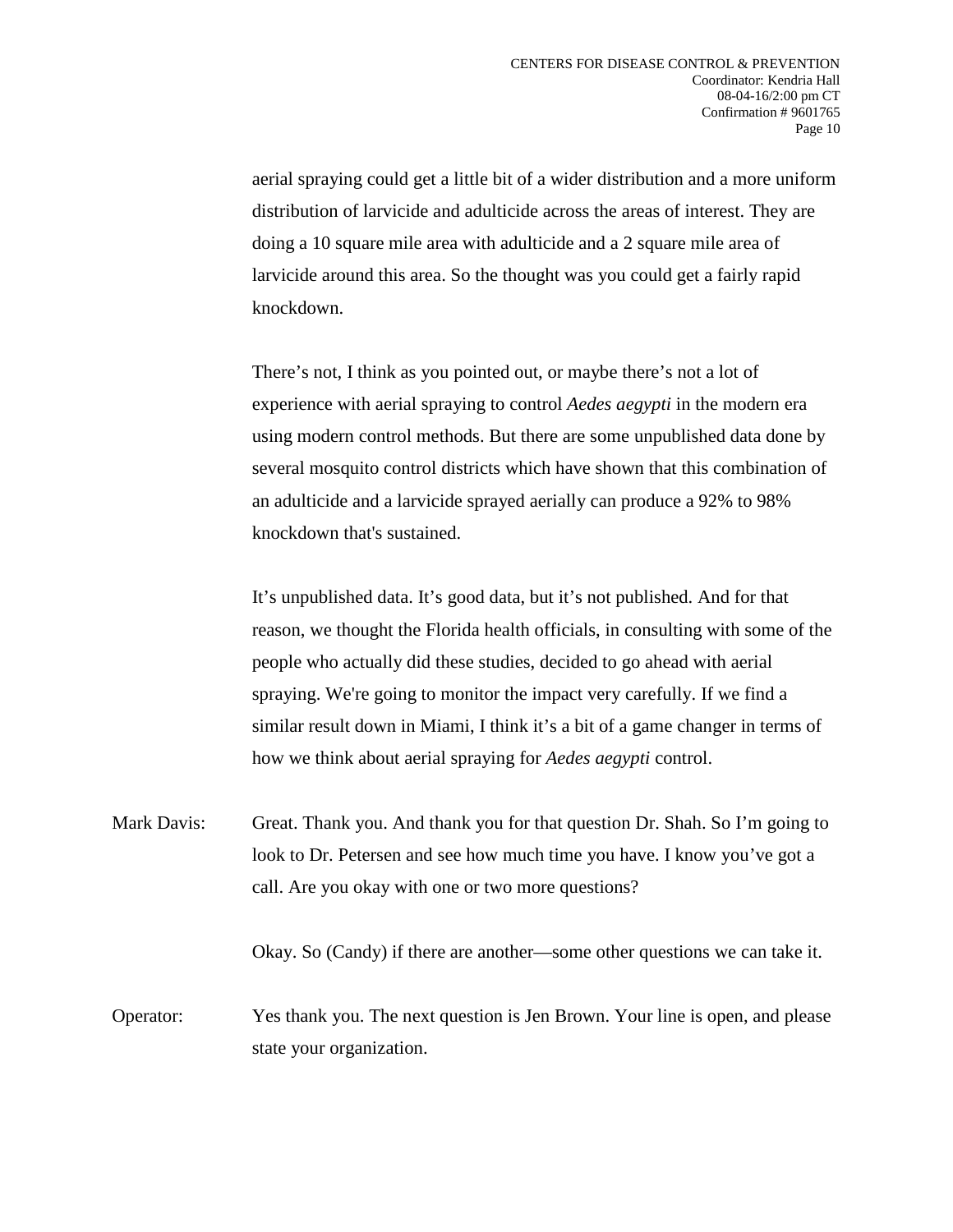- Jen Brown: Hi. This is Jen Brown from the Indiana State Department of Health. I just had a point of clarification. We've been talking on this call about 16 cases. Is that the total number of infections including both asymptomatic and symptomatic persons, or when we talk about 16 cases are we talking only about symptomatic persons who have laboratory evidence, and then there's an additional undisclosed number of asymptomatic infections?
- Dr. Lyle Petersen: No, the 16 is a mixture of symptomatic and asymptomatic infections. It does include the community survey of six people who had a symptomatic infection. But it should be noted that in terms of the total number of infections in this area, it must be greater than the number we have simply because we did not survey 100% of the people in the surrounding Wynwood area in 150 meters out. And so if we found six asymptomatic infections in the sample, one might surmise that there's actually potentially quite a few more infections out there in the community.
- Mark Davis: Thanks for that question Jen. (Candy) next question?
- Operator: Thank you. Next question is Assistant Chief Dunn. Your line is open and please state your organization.
- Chief Dunn: Davie Police Department. Yes, one of the concerns here we're talking about, and I think you may have answered it, is we do not know what the time frame is that this virus can stay active within the body.
- Dr. Lyle Petersen: Yes that's a good question. That's a very scientifically intriguing question actually. What we do know is in different body fluids and in different tissues the virus can remain for differing amounts of time. So for example in one's serum: the virus is only found in the blood for a matter of a few days, and possibly a week. If you look actually at someone's blood cells themselves,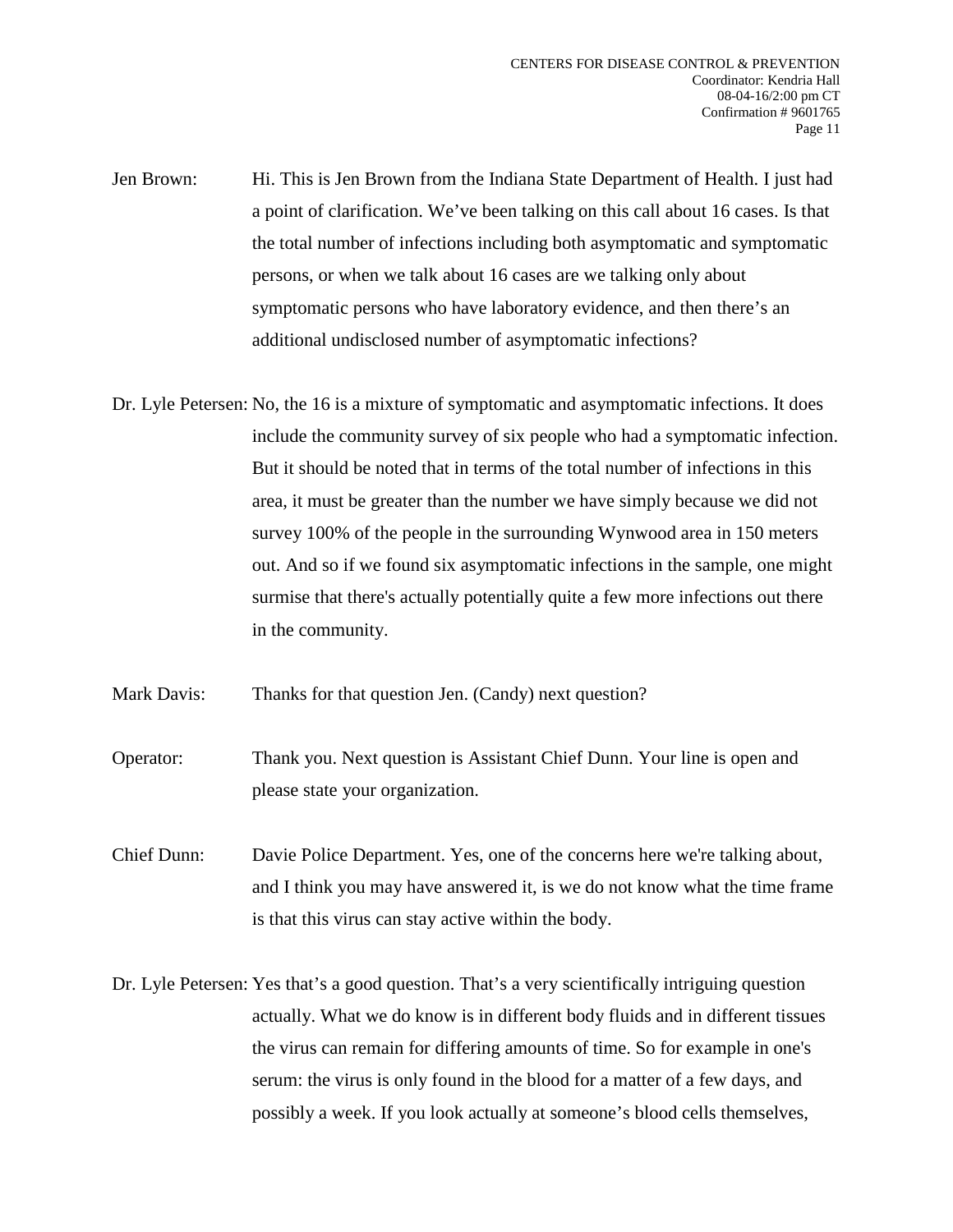you can actually detect at least the genetic material of the virus for quite a bit longer.

If you look at urine, it actually persists longer than in serum. That's why we're doing urine surveys rather than serosurveys. But in certain fluids like semen which are immunologically protected, we know at this point that the virus can remain there, and at least be detected for 60 days or longer. We just don't know exactly how long in the average person the virus persists. That's what we're trying to figure out. And that's why these sexual transmissions may occur several weeks after the person has actually recovered since the virus remains in semen for some time.

Keith Dunn: Thank you.

Mark Davis: Thanks Chief. (Candy) one more perhaps.

Operator: Thank you. Next question is Christina Floyd. Your line is open, and please state your organization.

Christina Floyd: Hello, Christina Floyd with Gila River Indian Community Tribal Health Department. I'm the director with the health department here. And I just had a quick question. In regards to tribal communities, we're in southern Arizona and so we have a large population. We're only maybe three hours or so from the border.

> And I was really kind of curious about your implementation of the urine sampling testing. I know it's obviously in an urban area, but do you have any suggestions for tribal communities to perhaps implement some of the things that you did as far as the communication and testing and definitely the urinalysis?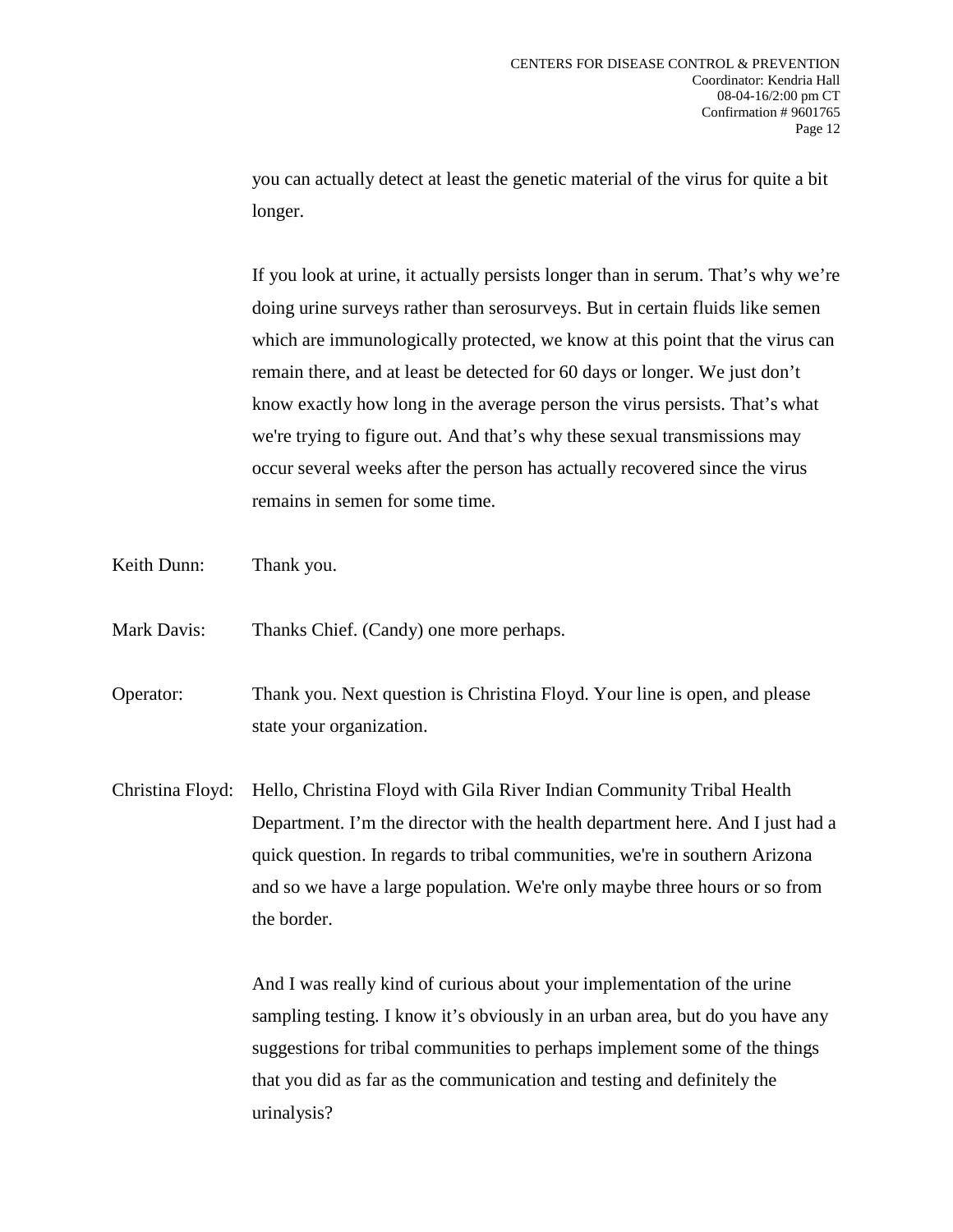Dr. Lyle Petersen: Yes, that's actually a very good question. And it relates to how you detect Zika virus transmission in the community. What we know from experience with other viruses that spread like Zika virus by *Aedes aegypti* is that the best way to detect the transmission of the virus in the community is actually finding human cases. It's much more sensitive than, say, testing mosquitoes.

> However, once you find human cases in a community, looking at urine surrounding the case can detect ongoing transmission in the community for which you might want to institute interventions. So we wouldn't recommend anything like doing a urine survey in the absence of identified human cases.

Mark Davis: Okay. Great. Thank you. That was a very good question. So I think with everyone's permission I'm going to let Dr. Petersen go. As I've pointed out, we have representatives from many task forces that if you do still have questions that you didn't get to, hopefully your representatives will be able to answer them for you. And if not, we'll certainly take them down and find the answers and get them back out to the broad community. So thank you Lyle for your presentation today and for all of your good questions.

> So, as I said we have folks from a number of teams. We're going to start off with Dr. Maleeka Glover representing the Medical Investigations Team. She's going to talk to us a little bit about the process for these CERT teams that can go out and the coordination process for that request. Maleeka?

Dr. Maleeka Glover: Hi. Good afternoon. Can you hear me?

Mark Davis: Yes ma'am.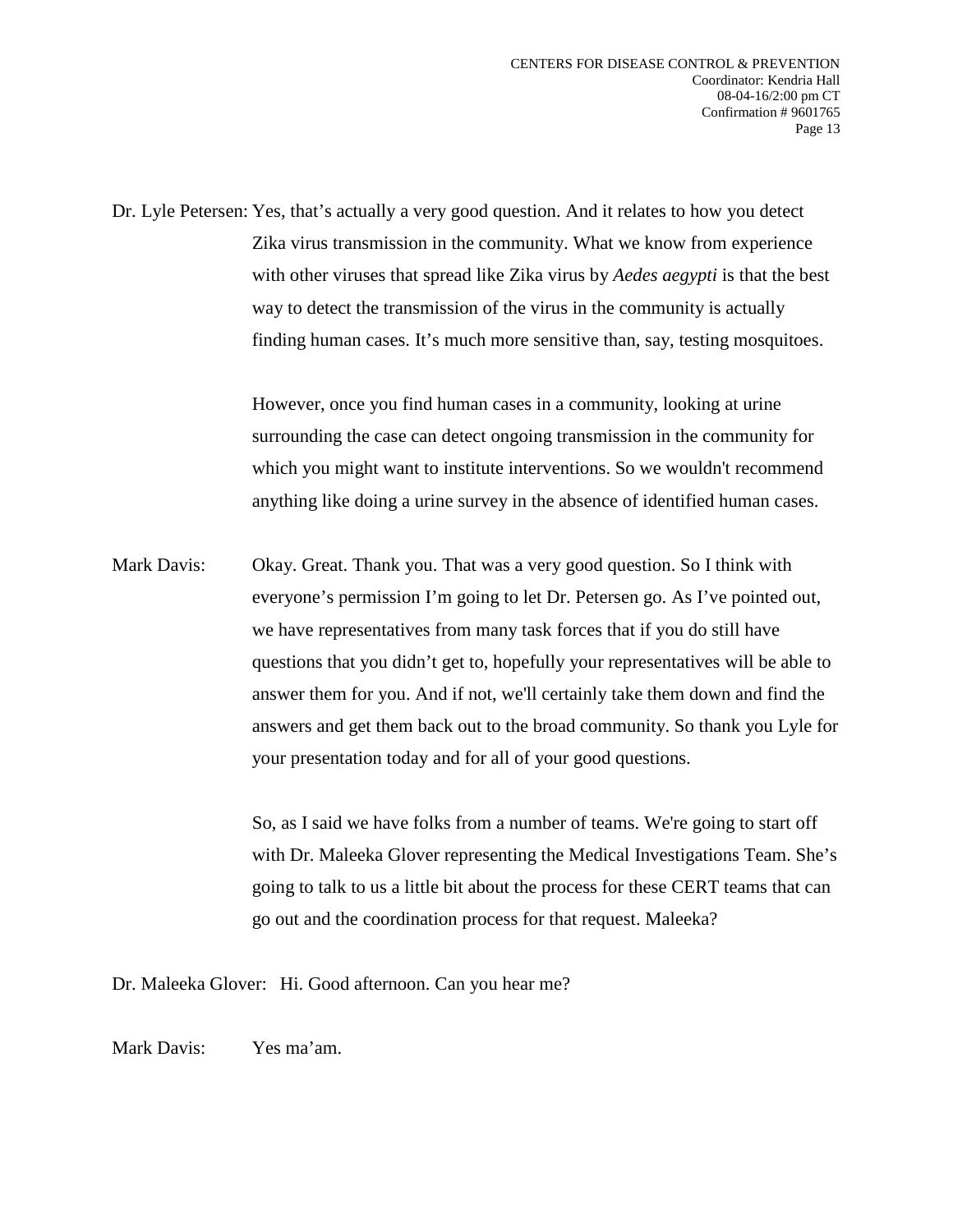Dr. Maleeka Glover: Okay. Good afternoon everyone. CDC is available to support this stage of activity that assists states in responding to locally transmitted cases of Zika virus infection in the jurisdiction. When a suspect or confirmed case of local transmission is identified, CDC will reach out to the state or tribal jurisdiction to determine the need for assistance in activating the state incident management structure or need for deployment of a CDC emergency response team or CERT. We also encourage states and tribal jurisdictions to reach out to CDC early on if they think they have local transmission to discuss the need for assistance in advance.

> CERTs are ready to deploy and can provide on the ground technical and epidemiologic support and assistance, risk communication, vector control, as well as response logistics. Examples of the types of assistance provided by the CERT upon request by the state, local, or tribal health authorities can include:

- Assistance with investigating known cases or suspect cases of local transmission,
- Work with existing local vector control programs around the implementation of local measures to diminish the risk of transmission,
- Support staffing needs as resources permit for local or state health departments to enhance their surveillance.
- We are able to provide on-site training and assistance with laboratory guidance.
- We are able to enhance or implement, if absent, mosquito surveillance.
- We're also able to provide communication, research media, and technical assistance for audience-focused materials and can support the local health department and staff in instituting risk communication campaigns locally.

We also have SMEs on the CERT team to facilitate outreach to local medical communities to test or report suspect cases. They can provide clear and actionable prevention information to patients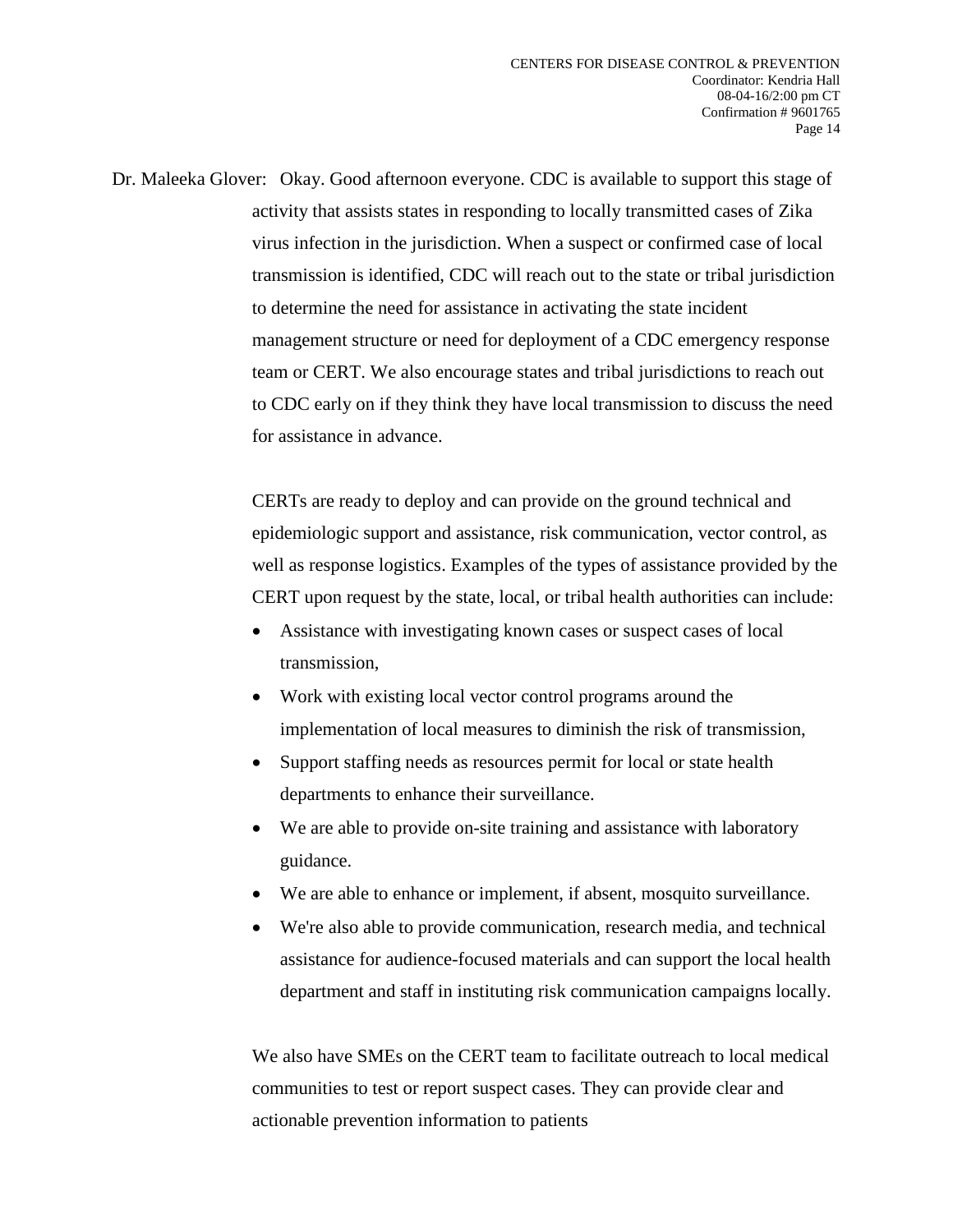We can provide support around pregnancy and birth defect issues for that atrisk population.

So in general, to request a CERT team: if we hear something or are in constant communication with the state or tribal jurisdiction, we can reach out to the state. The state can reach out to us. We're also available in the EOC 24/7. The state can send an email to the EOC or call the EOC. And then that request will come to the incident manager and myself at which point we would have a dialogue and review the needs of the state and then move forward with determining exactly who needed to be in the field.

All the CERT members do not have to deploy. We've sent CERT teams of two and three and five people. We've had two successful CERT deployments: one to Utah, and currently we have a CERT team in Florida. So we really are here to provide support to the state, again upon the state's request for that support. We would never deploy a CERT team to a state or local or tribal jurisdiction without that request and without that approval. But we are here to provide support from the perspective of Epi, pregnancy, birth defects, labs, communication, and vector control support as well. And that support can also be provided remotely if the state doesn't necessarily feel that they need to have someone on the ground.

So again, we're available 24/7. We encourage the states to reach out early on if they have any suspicion of this local transmission or confirmed transmission and there is an indication that support, even if it's just remote technical support, is needed. If there are any questions, I'm happy to answer now or after everyone else does their presentation.

Mark Davis: Yes, thank you very much Maleeka. I think we're going to save questions until we get through all the presentations just to make sure that we don't lose any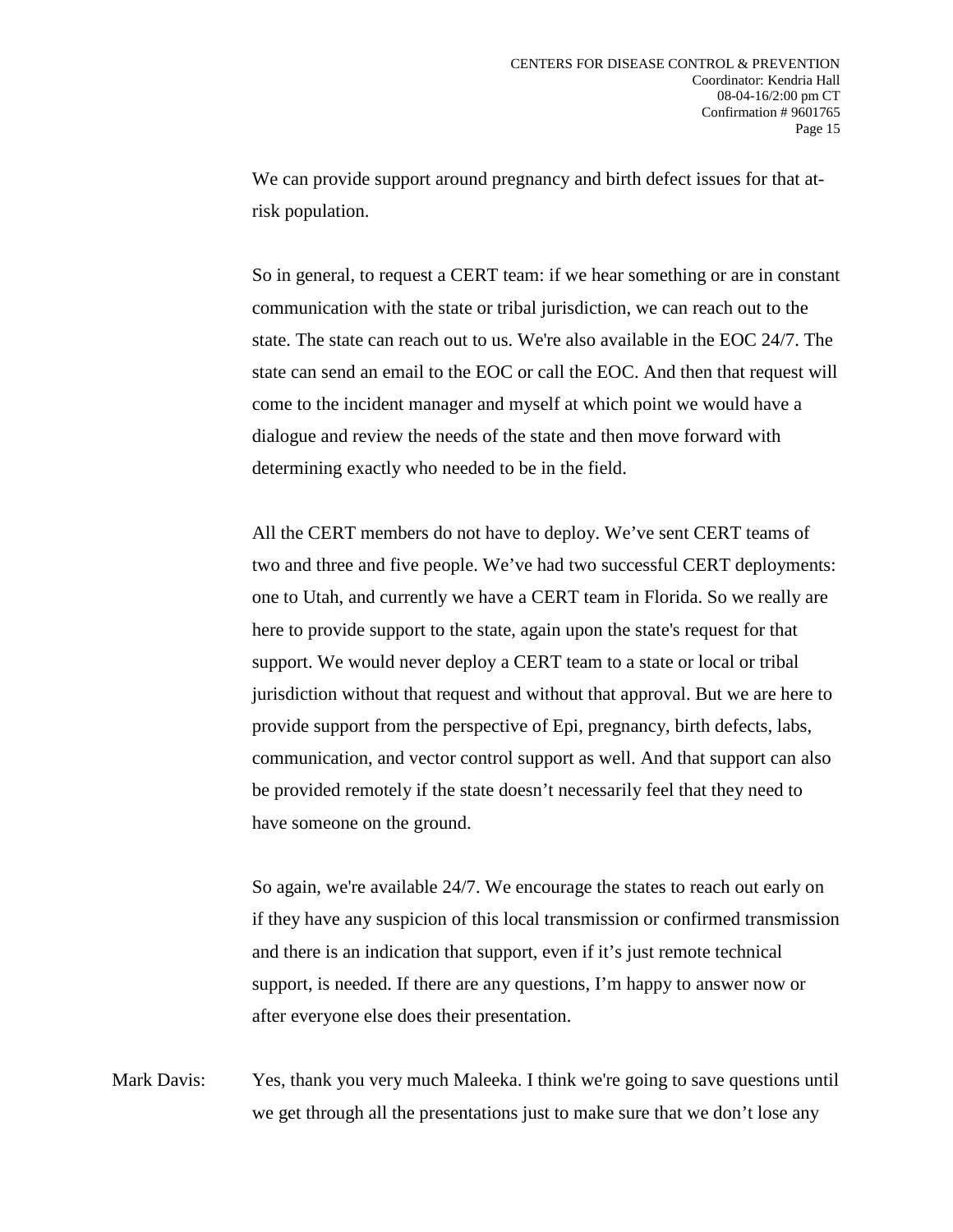time. And then we'll be glad to get some. And I didn't say before I went to Maleeka I apologize. If you have questions and you're not able to stay on the phone or you want to make sure that we get it, you can email the question to preparedness@cdc.gov. Just the word preparedness@cdc.gov

We'll get that here in the room and share it with our speakers on the phone and in the room. We'll move on now then to our vector control expert Dr. Janet McAllister, who I think is out in Fort Collins, Colorado joining us. So Janet take it away.

Janet McAllister: Yes, hopefully you can hear me. I just wanted to point out or give some updates on a couple of things that we are currently working on. A contract has just recently gone out with the American Mosquito Control Association for them to provide training on vector control practices in the U.S. We also have an emergency contract that has been put in place to provide some vector control services, if local resources have been exhausted when local transmission of Zika is detected in an area. So we have those two resources that are out the door.

> We are working on some guidance on surveillance and insecticide resistance testing that is working its way through internal clearance and will be posted on the website soon. So please check the Zika website for some information that should be coming out hopefully very soon.

We are also working on a national database for states who have received ELC funding to do additional surveillance for *Aedes aegypti* and *Aedes albopictus*, as well as insecticide resistance testing to report their data back to CDC. So that is in the works as well. And you know, but just to remind everybody, to check back to the web page as these things are developed. They will be put on the website. That's all I have to report.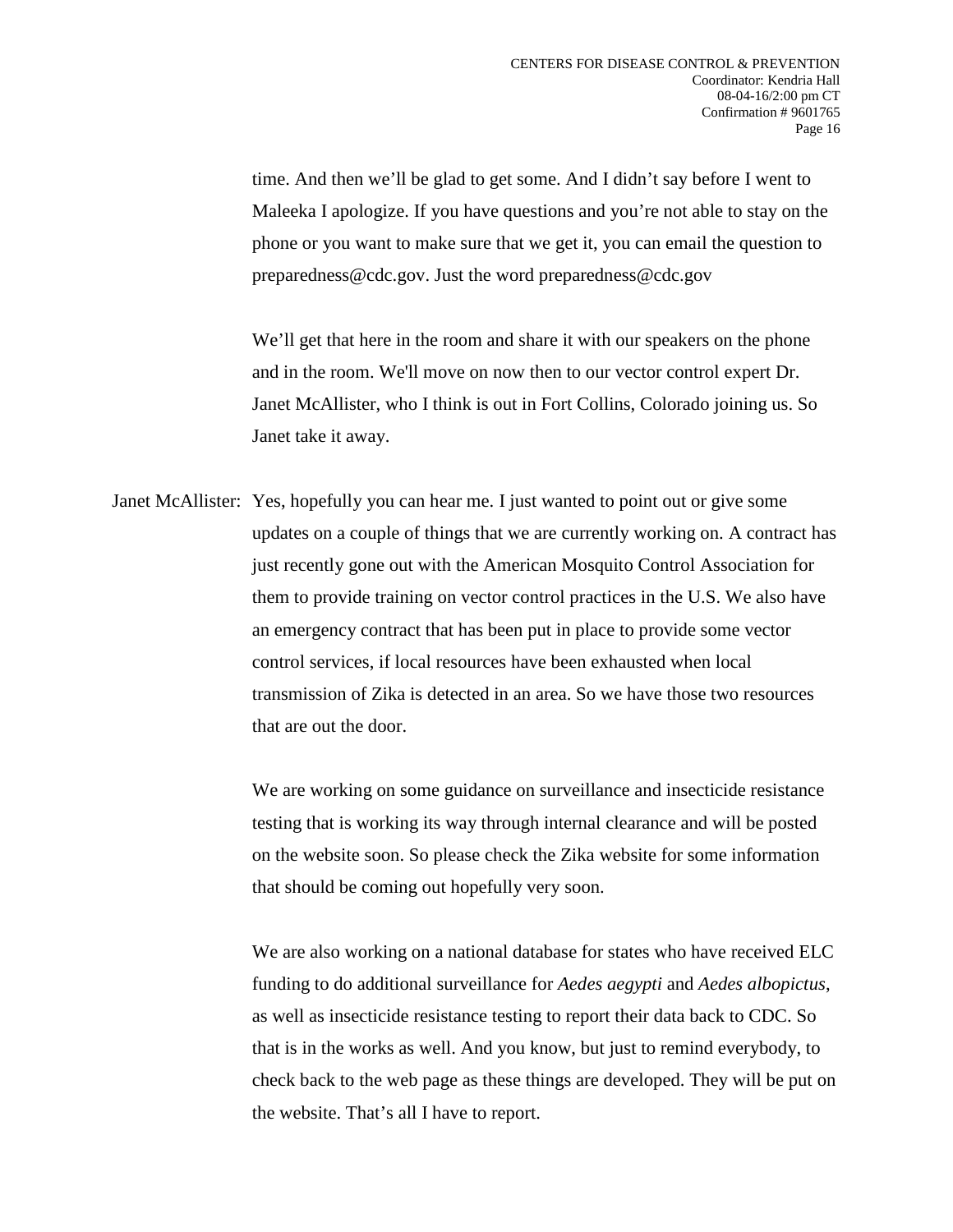Mark Davis: Thanks Janet, appreciate that. And if you can stand by for questions later there may well be some for you. I'm going to turn now to Dr. Peggy Honein, the lead of our Pregnancy and Birth Defects team to talk about the latest clinical guidance updates. Peggy?

Peggy Honein: Thank you Mark. So this is Peggy Honein co-leading the Pregnancy and Birth Defects Task Force for the CDC Zika Virus Response. As I think all of you know, we're continuing to partner with state, local, and territorial health departments to prevent Zika virus infection during pregnancy, to monitor the consequences of Zika virus infection in pregnancy, and to plan for the needed services for affected families. On August 1, CDC issued a health advisory recommending that pregnant women avoid nonessential travel to the area of active Zika virus transmission identified by the Florida Department of Health.

> And this confirmation of active Zika virus transmission in the continental U.S. has highlighted the importance of all clinicians being familiar with the guidance for pregnant women. And I'd like to provide a brief overview of that guidance today, which was released on July 25 through the MMWR.

> The revised recommendations expand PCR testing to detect evidence of Zika virus in the blood or urine with the goal of providing a definitive diagnosis for more pregnant women with Zika virus infection. The updated guidance also includes clinical management recommendations to assist healthcare providers caring for their pregnant patients with confirmed or possible Zika virus infections.

This guidance emphasizes that all pregnant women should be assessed for possible Zika virus exposure at every prenatal care visit. This means that pregnant women should be asked if they have traveled to or lived in an area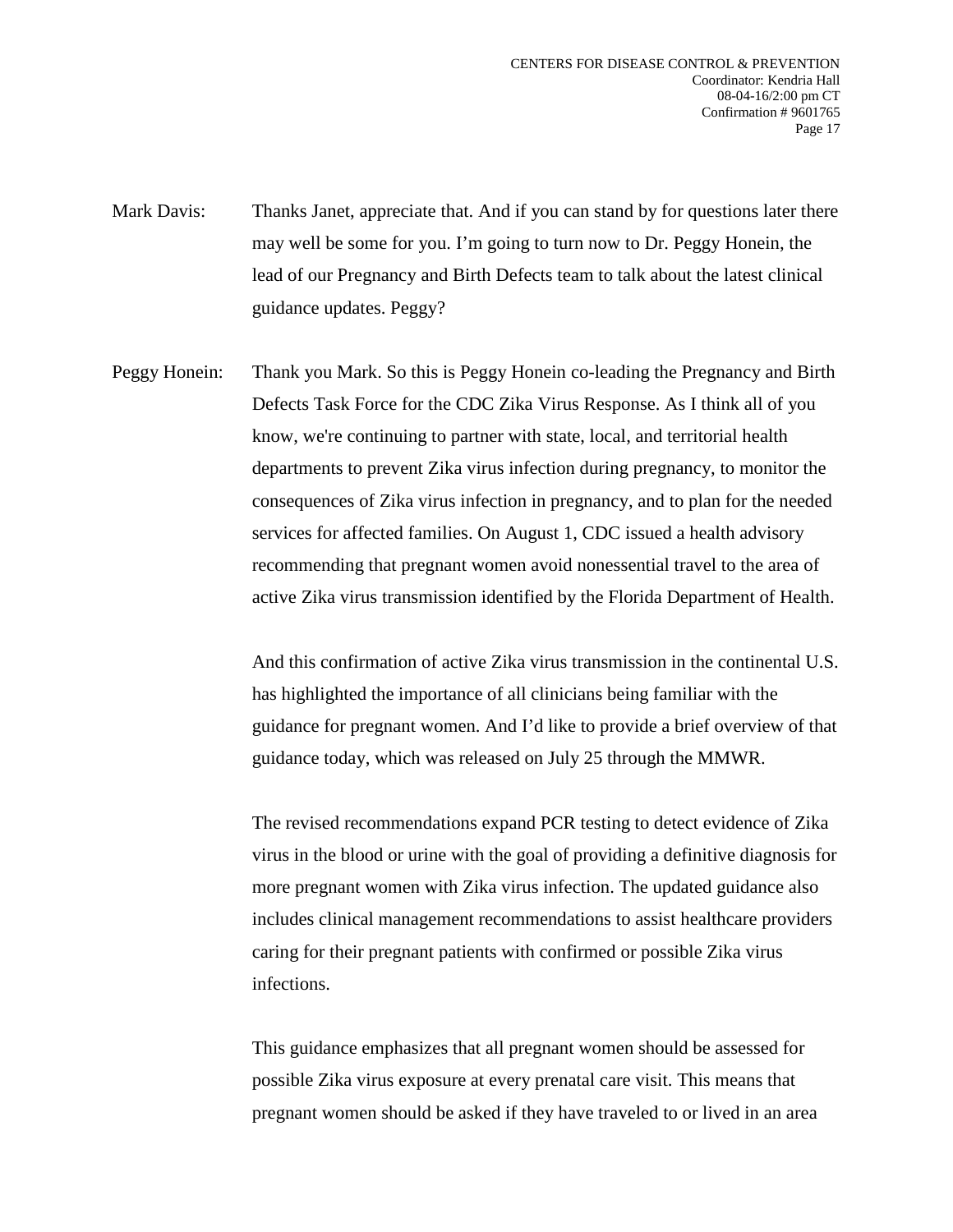with active Zika virus transmission at any point during their pregnancy, and if their sexual partner has traveled to or lived in an area with active Zika virus transmission.

The type of testing recommended varies according to when a woman visits her healthcare provider relative to when she had symptoms or relative to her last possible exposure to Zika virus. New information has indicated that some infected pregnant women have Zika virus RNA in their blood for longer than we previously thought. Thus, we have changed the previous recommendation of testing within seven days. The updated guidance expands this time frame for PCR testing to testing within 14 days of symptom onset.

The guidance also adds a new recommendation to test for the presence of Zika virus by PCR in the blood and urine of pregnant women without symptoms, if they're tested within two weeks of their last exposure in an area of active Zika virus transmission.

The results of the test for antibodies are more difficult to interpret because of the cross-reactivity with other flaviviruses. Therefore this test may not provide a definitive diagnosis of Zika, but instead often leads to a diagnosis of an unspecified flavivirus infection. The new guidance also specifies some reflex or automatic follow-up testing for some scenarios. So in brief, symptomatic pregnant women who are evaluated less than two weeks after symptom onset should receive serum and urine Zika virus PCR testing.

Symptomatic pregnant women who are evaluated two to 12 weeks after symptom onset should first receive a Zika virus IgM antibody test. If the IgM antibody test result is positive or equivocal, they should receive serum and urine PCR testing automatically.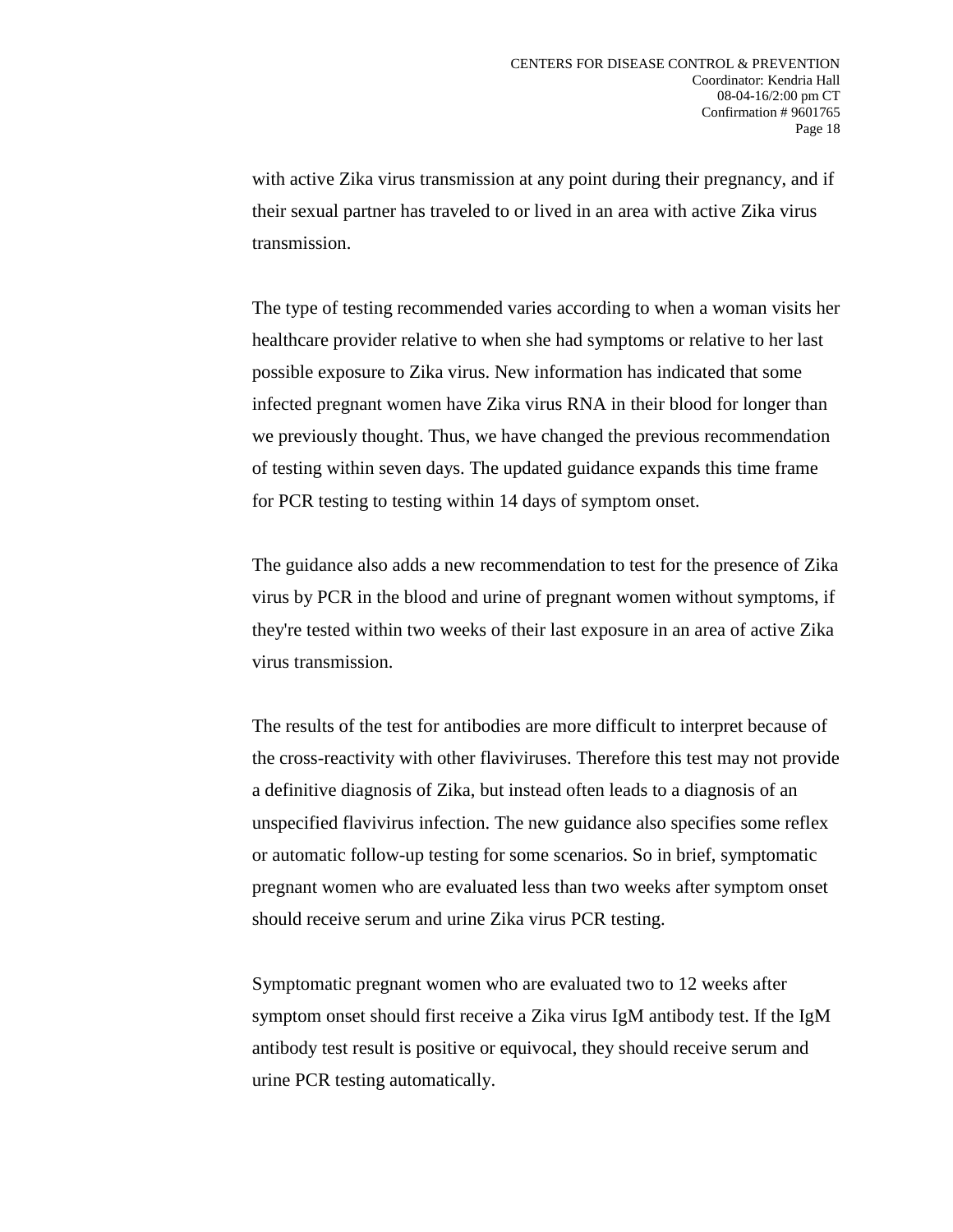For asymptomatic pregnant women with an ongoing risk for possible exposure who are evaluated less than two weeks after their last possible exposure, PCR testing should be performed. If the PCR result is negative, a Zika virus IgM antibody test should be performed two to 12 weeks after their exposure.

Asymptomatic pregnant women with limited risk of possible exposure who are evaluated two to 12 weeks after their last exposure should first receive a Zika virus IgM antibody test. If that antibody result is positive or equivocal, serum and urine PCR should be performed.

And finally, in asymptomatic pregnant women who are in an area with ongoing risk for possible Zika virus transmission, anyone living in an area that has active transmission of Zika virus at this time should receive Zika virus IgM antibody testing as part of their routine obstetric care once during their first trimester and once during their second trimester. If the IgM antibody test results are positive or equivocal, they should have reflex testing by PCR.

In addition to the testing guidance we're also very pleased to announce the provision of support to our state, local, and territorial health department partners through the Epidemiology and Laboratory Capacity for infectious diseases cooperative agreement, or the ELC.

These funds were made available to states, cities, and territories to support efforts to protect Americans from Zika virus disease and adverse health outcomes that can result from Zika virus infection including serious birth defects. Sixty-one jurisdictions received this funding to help them participate in the U.S. Zika pregnancy registry.

We have also released funding to support rapid surveillance of birth defects that might be related to Zika virus infections during pregnancy. And those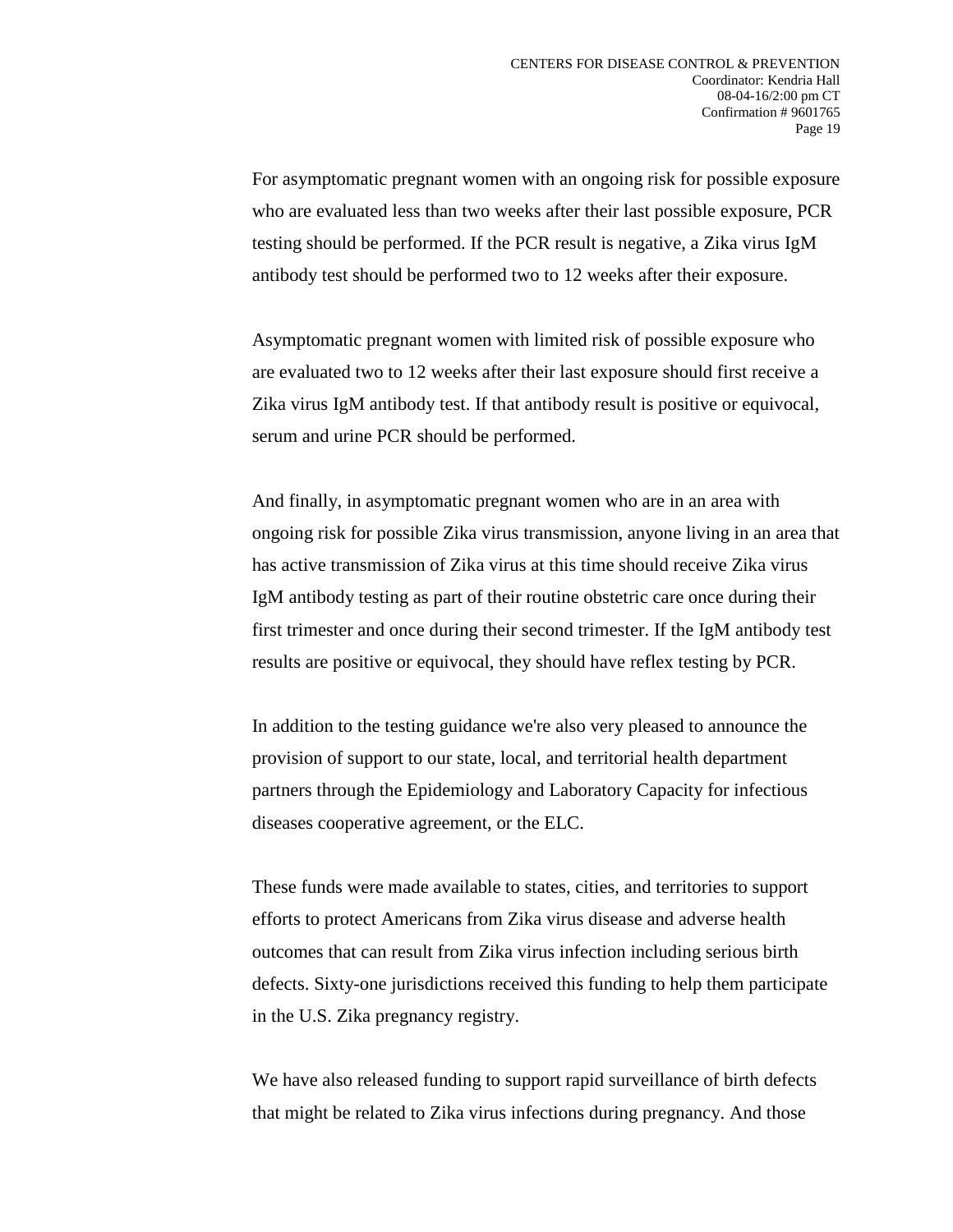funds were awarded to 40 different states at this point in time. I'm happy at the end of the other remarks to take any questions related to either of these, and thank you so much for your interest.

Mark Davis: Thank you Peggy, appreciate that -- very detailed information and reports. So that's all available online at the Zika CDC website so you can get the details on that in writing. We appreciate that.

> We're going to hear now from our Blood Safety Team. Dr. Michelle Chevalier is going to talk about blood center screening and notifications. Michelle?

Dr. Michelle Chevalier: Good afternoon everyone. So today I'm just going to provide a brief update on blood and tissue screening in the continental U.S. So beginning on April 3 blood donor screening has been ongoing in Puerto Rico. As of July 30 approximately 22,000 blood donations have been screened for Zika virus infection. One hundred and seventy-nine or 0.8% of all donations are positive for Zika virus infection. All positive donations have been removed from the blood supply. In the continental U.S., blood donor screening began in Texas on May 23 and has been ongoing in Mississippi, Alabama, Georgia, Florida, and South Carolina since June 20.

> As of July 30 over 86,000 units have been screened for Zika virus infection. As of July 29, active local transmission has been reported by the Florida Health Department in Miami-Dade County. And several blood centers in the region have begun screening for Zika virus RNA. On July 27, the FDA issued a recommendation that blood establishment beef up collections in Miami-Dade County. And so each individual unit of blood collected can be screened for Zika virus RNA using an available donor screening test.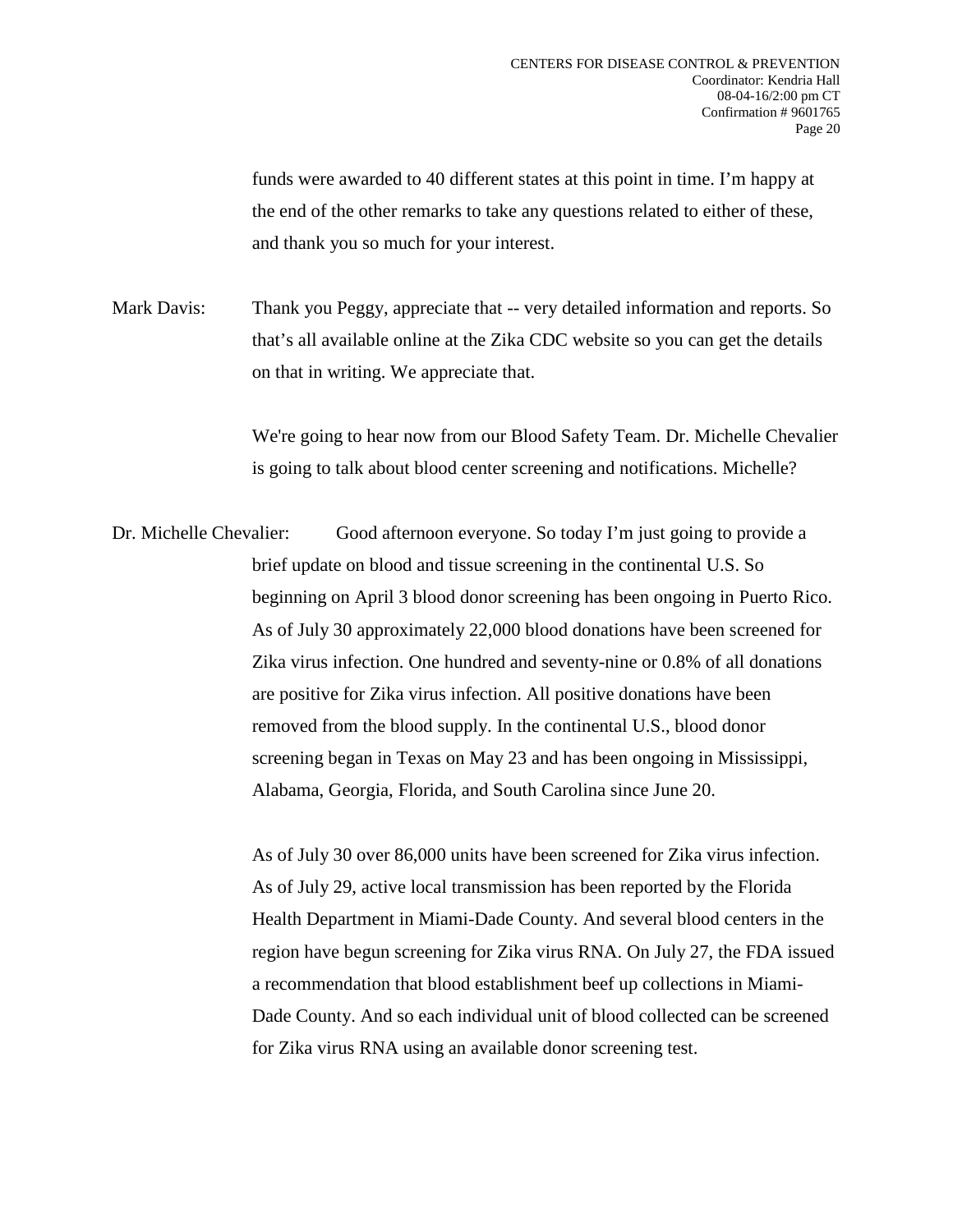The CONUS plan strongly encourages health departments to begin—if you have not already done so—reaching out to blood centers within your jurisdiction to establish a line of communication and initiate planning. Health departments should promptly notify the CDC and local blood centers if there are two or more confirmed cases of local Zika transmission and nonhousehold members with symptom onset or estimated exposure dates within 45 days of one another.

In turn, blood centers should promptly notify health departments of Zikapositive blood donors. The CDC will host geographic areas of risk from mosquito-borne transmission on their website to ensure the accessibility of information for blood centers. Health departments can identify blood centers within their jurisdiction by visiting the AABB website and using their "Where to Donate Blood" feature, searching the FDA blood establishment registration database, or by contacting CDC.

Lastly more information and guidance on Zika-related blood safety issues can be accessed from the CDC website, under the 'Blood and Tissue Collection Centers' link. And (blood and tissue collection centers in CONUS can find) an updated list of geographic areas at risk for local Zika transmission at [http://cdc.gov/zika/areasatrisk.](http://www.cdc.gov/zika/areasatrisk.html) That's all for today.

Mark Davis: Thank you Michelle. We appreciate that. And we have one update from our laboratory team, Dr. Julie Villanueva. Julie?

Dr. Julie Villanueva: Thank you, Mark, very much and thank you all for being on the phone today. We conducted a teleconference this week, Tuesday of this week, in partnership with APHL to talk about several laboratory issues related to Zika. We highlighted the recent updated CDC website, as well as the recent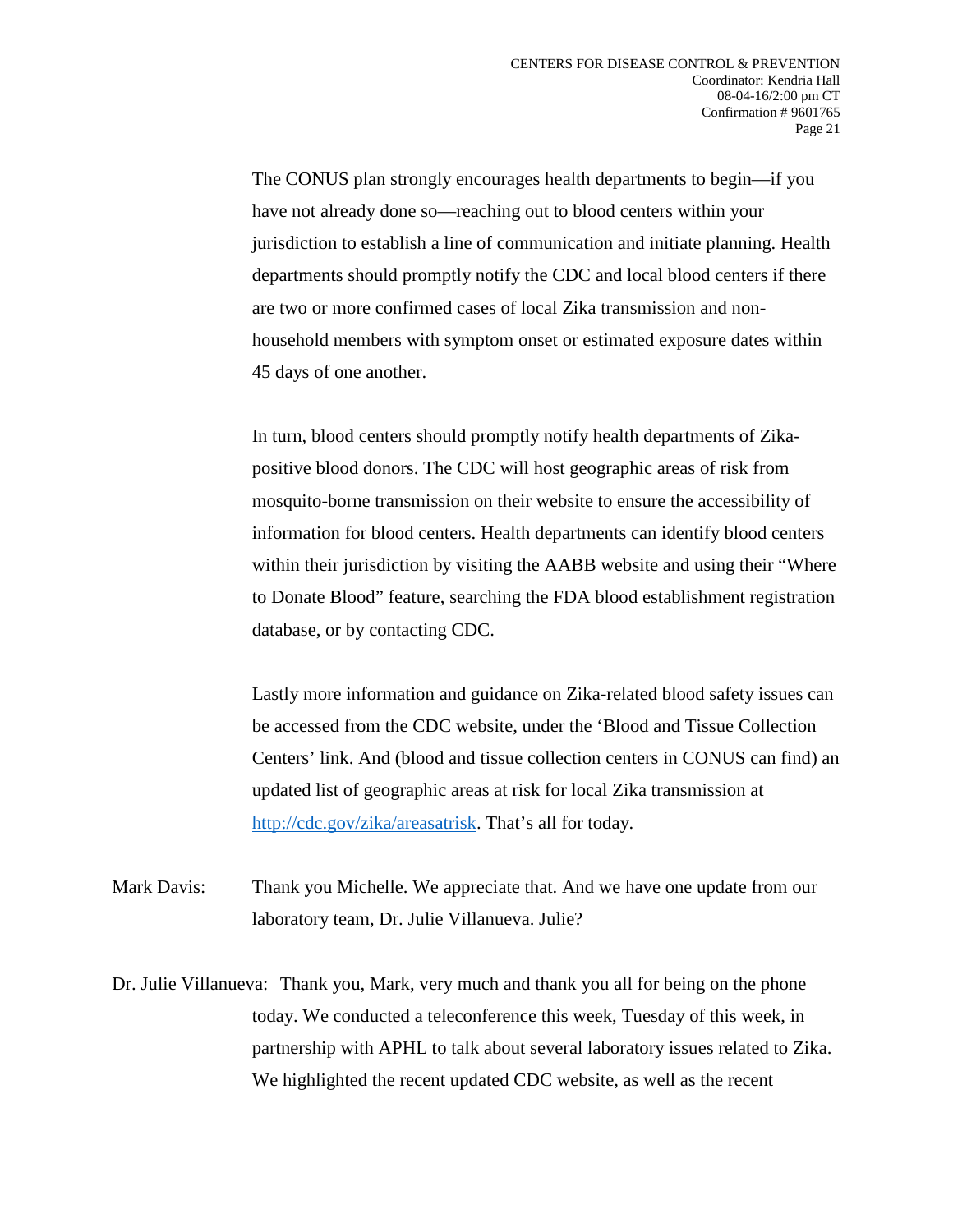MMWRs containing the updated guidance for diagnostic testing in pregnant women and the updated guidance regarding sexual transmission.

We assessed the new laboratory testing guidance found on the CDC website, which is in alignment with the recent publications I mentioned. And we received a very nice description of the MMWR from our Pregnancy and Birth Defect Team by Dr. Honein. And I'm going to highlight a few changes just to emphasize them.

First the real-time rRT-PCR testing window was extended from less than one week to less than two weeks from system onset. And that's not only for pregnant women that are symptomatic, but it's for all symptomatic patients. But we recommend collecting both serum and urine for real-time rRT-PCR testing.

We added a new recommendation to implement Zika-specific real-time rRT-PCR testing of serum and urine among asymptomatic pregnant women within the first two weeks of possible exposure. We added a new recommendation for immediate real-time rRT-PCR testing after an asymptomatic pregnant woman has had a positive or equivocal Zika IgM antibody test. And this was because some women have been shown to have prolonged viremia longer than the acute time—the acute days' time period. That positive real-time rRT-PCR test would provide the definitive diagnosis.

All of the details of the algorithms again are found on the CDC website as well as links to all of the recent MMWRs. We would like to remind you that testing of specimens within the United States to determine possible Zika virus infection should be limited to specimens collected for patients meeting CDC's clinical and epidemiological criteria for testing. And again this information is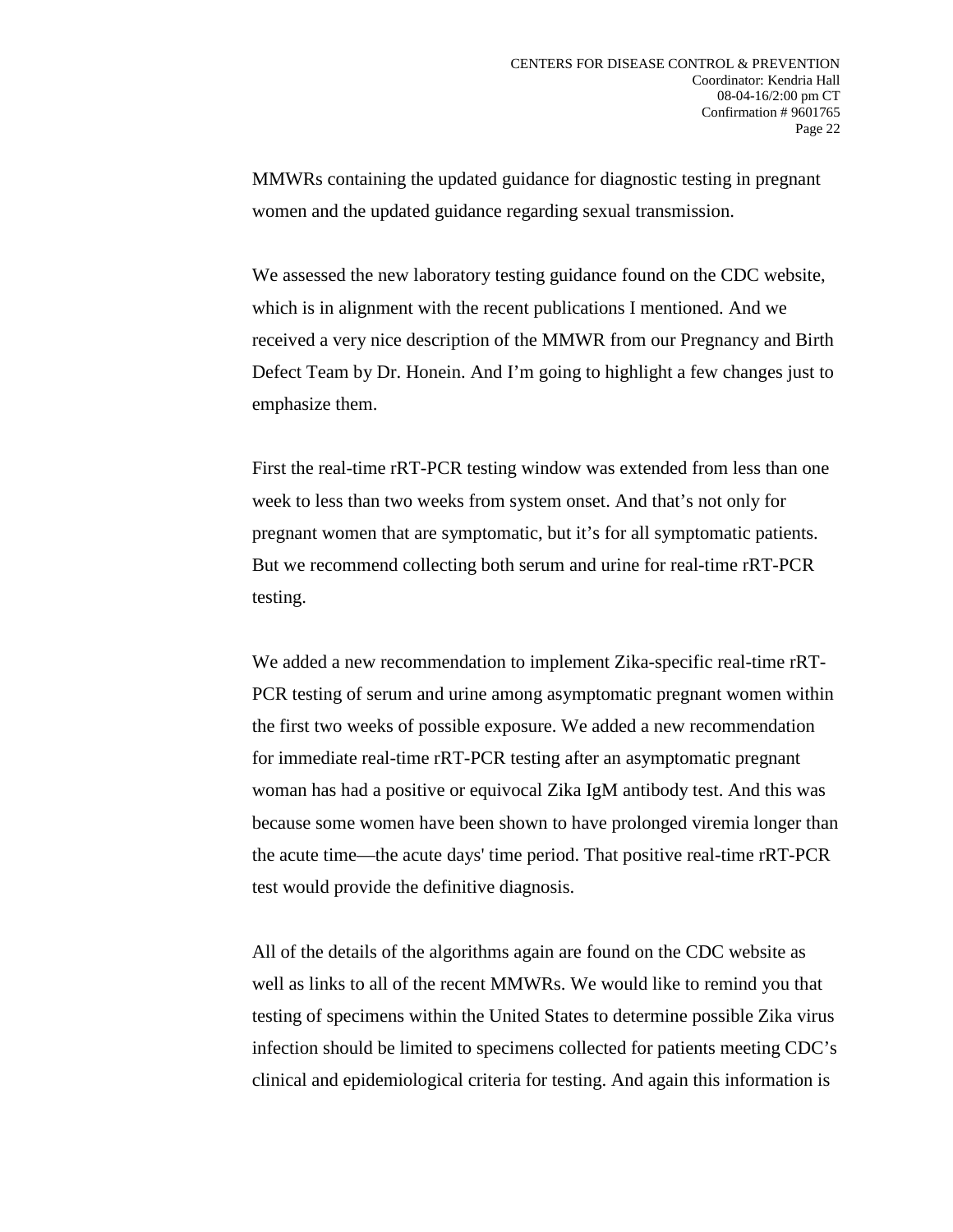available on the CDC website. And we encourage you to continue to visit the CDC website, as these data and information are updated often.

Also on the call this week we discussed CDC's collaboration with four commercial laboratories to bring us the Zika MAC-ELISA assay. These discussions have been ongoing for quite some time. This is a process which is new for CDC. We haven't done this before but there's a big reason why we wanted these commercial laboratories to have the Zika MAC-ELISA. It's the only antibody assay for Zika that has been given an EUA by the FDA.

And we are concerned, as are you. We've heard from your questions about these laboratories being able to perform both of these tests. So these are important reasons why we wanted commercial laboratories to have antibody testing available.

So the discussions with the laboratories are ongoing. We are still finalizing reporting processes, plans to confirm positive MAC-ELISA results by product utilization test, as well as test ordering. And I wanted to mention test ordering because we did get a question regarding ordering from commercial laboratories.

And so we're working very closely with these labs to develop specific test algorithms for both molecular and serology testing for Zika as outlined in our algorithms. We want to be sure that test ordering could be as simple as possible for physicians. We understand that the algorithm is complicated. We would like the reflex testing to occur in the commercial lab without the physician having to be responsible to order multiple tests.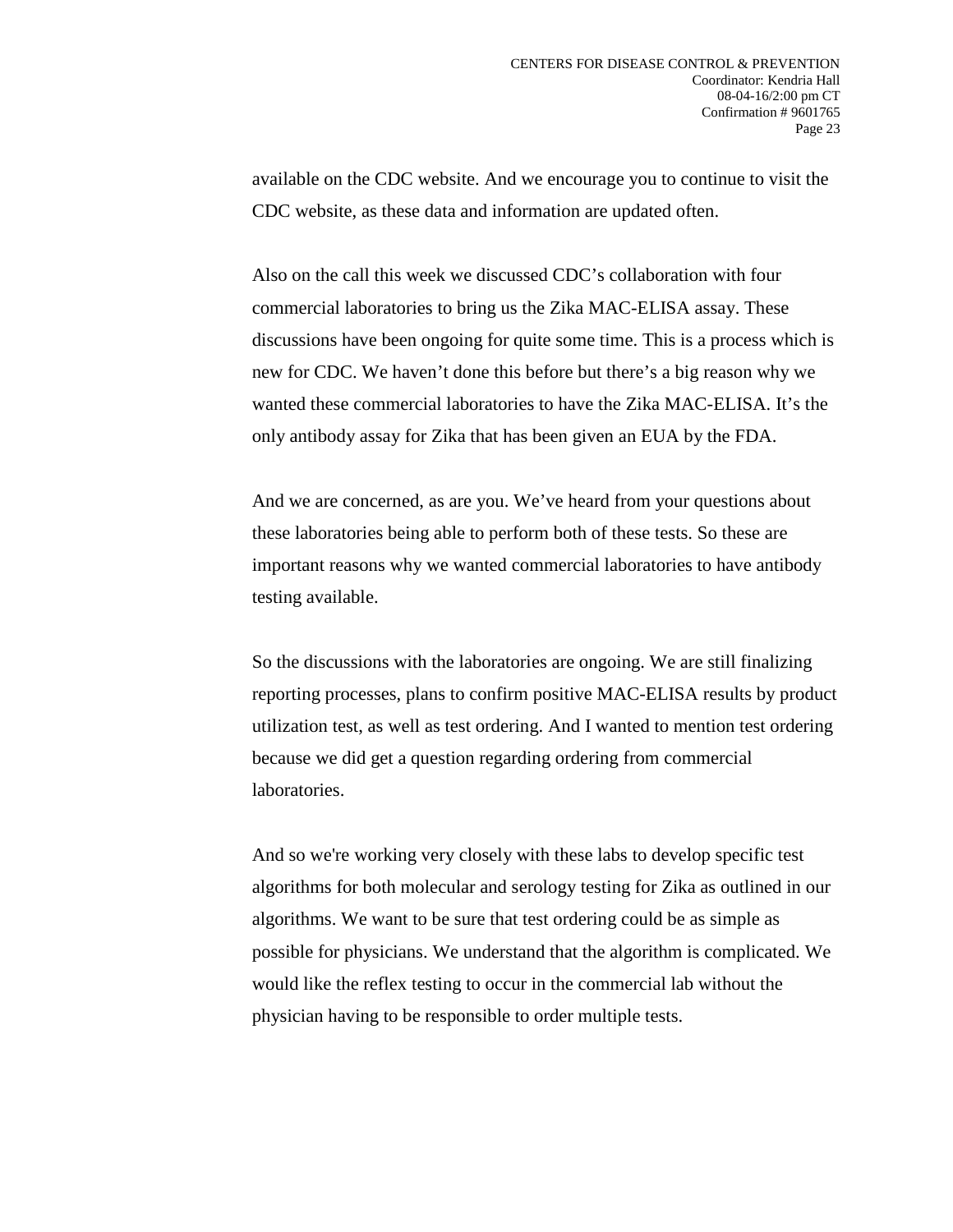So we are working through this issue and hope to have it resolved as soon as possible and will communicate that information when it's been finalized. Thanks.

Mark Davis: Great thank you Julie -- appreciate that. That's the end of our formal presentations. We'll open the line in just a minute for questions. And we are getting some questions in through our preparedness email box. I would remind you of that opportunity. It's simply the word preparedness@cdc.gov. If we can't get to the question on the phone we'll certainly get an answer for you later on.

> One of the other things that we'd like to do when we have the opportunity is to share what we consider to be some best practices that we learned from around the nation. And in conversations this week with folks in Texas, we learned about something that they're doing and some of the other states may have. We just haven't heard about it. We'd like to know that information if you can tell us.

> But in the state of Texas apparently they have allowed under their Medicaid rules pregnant women and women of childbearing age to receive repellent on a regular basis with prescription from their physician. We think that as difficult as it is to keep down the mosquitoes in a large area or a community, protecting an individual person is a much easier thing to do. And we certainly want to emphasize that approach to prevention as much as possible.

> And so I think it's very encouraging that Texas has opened up their Medicaid program to women who are pregnant and/or of childbearing age to obtain this repellent to protect themselves and their potential child.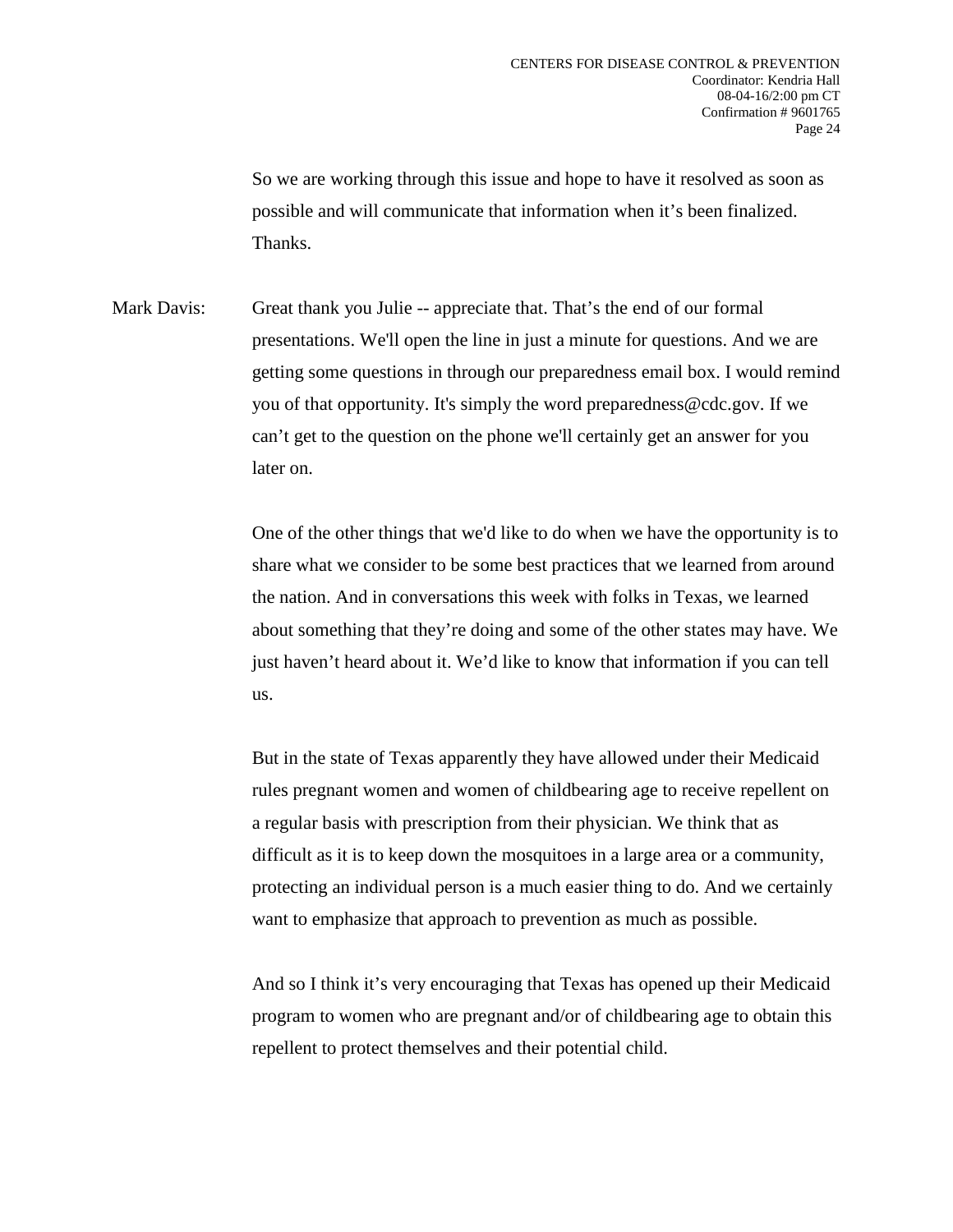So I just want to pass that along. It may be something you want to talk to your own state health officials about, your Medicaid programs. But if that is something that you are doing it would be helpful information to us. Maybe you could also just send a note back to the preparedness@cdc.gov email box and that would help us to get a sense of who else may be doing that across the country.

So at this time I think (Candy) if you don't mind we'll go ahead and open the phone line for questions, and we'll weave in some of the questions that we've gotten over the email system. Thank you.

Operator: Thank you. At this time as a reminder for questions press Star 1. Please unmute your line and record your name. For questions or comments press Star 1. If you'd like to withdraw your request you may press Star 2. Thank you.

> Our next question is from Dottie Merki. Your line is open and please state your organization.

Dottie Merki: Thank you. I'm Dottie Merki from Riverside County Environmental Health. My question has to do with the vector side of it, so maybe it's for Janet. Is there any research to show that there is vertical transmission within the *Aedes aegypti* species for the virus?

Janet McAllister: Yes. There are some studies ongoing to look at that. I have not seen any results on that. We do not think that that is going to be a major round of infection of mosquitoes even if it does occur.

Dottie Merki: Okay, thank you.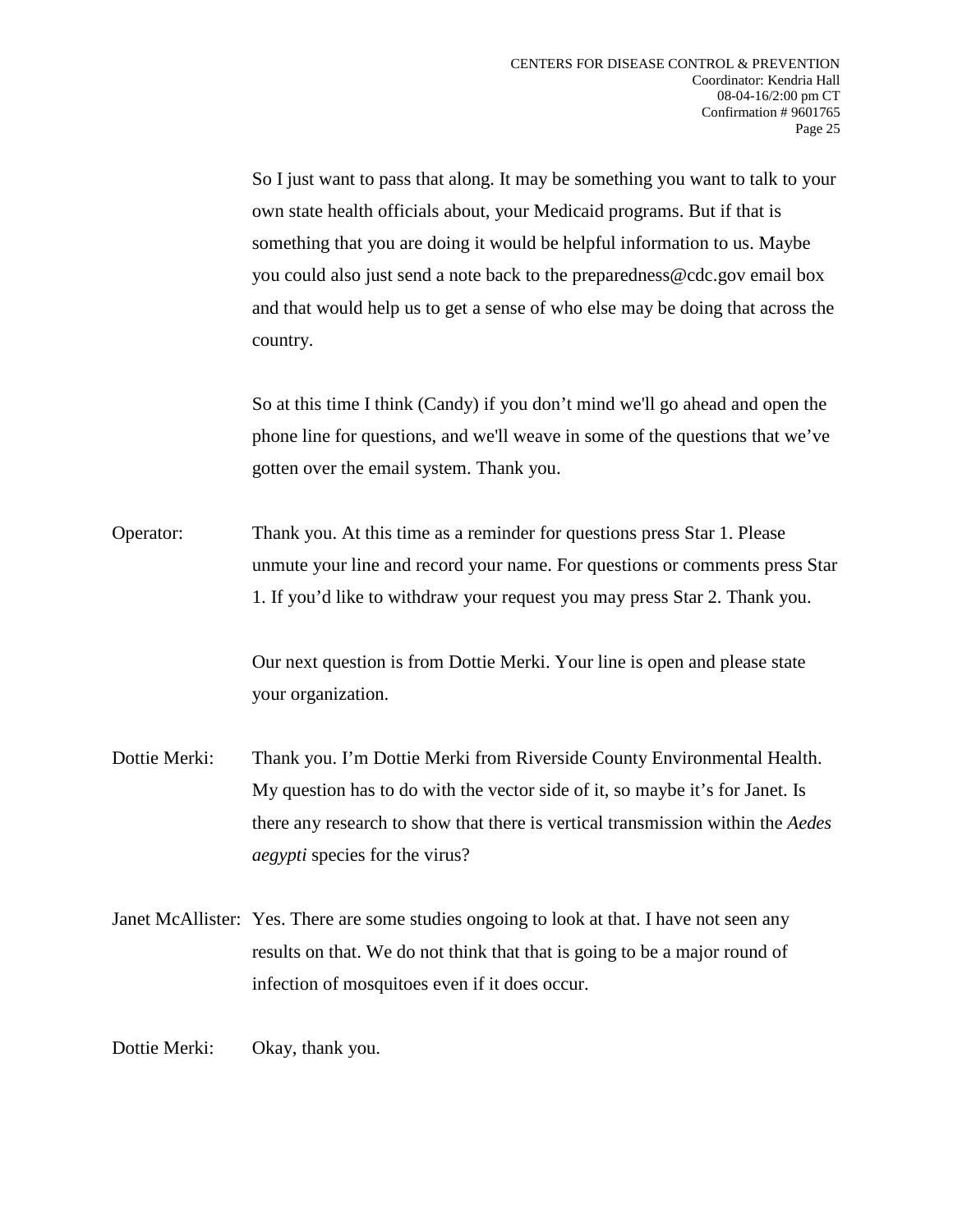Mark Davis: Okay, and Janet while we've got you on the phone you might've seen in your email we're trying to send you those out in Fort Collins. But we had a question from Dr. Englender in Cincinnati. Did you see that one? And if not I'll be glad to read it to you.

Janet McAllister: No, but we've been having connectivity issues all day so...

- Mark Davis: All right. Then I'm going for a "two-fer" because I think both of these are yours. The first one from Dr. Englender: what would be considered appropriate mosquito surveillance and control activities in and around the home of a viremic individual in a location with abundant *albopictus* but no a*egypti*? Is *albopictus* transmission occurring or merely a theoretical possibility? That's the first one. Did you get that?
- Janet McAllister: Yes, I got that. So, as far as *albopictus* goes we know that it can drive outbreaks. It has been documented to drive outbreaks but it's not a very common occurrence. With that said you still need to be concerned about *albopictus*.

The way that you control *albopictus* is very similar to the way you would control *Aedes aegypti*, through sanitation, through cleaning up of breeding sites within the 150 meters around that case house, doing some space spraying in the area, doing targeted residual treatments in the backyards, doing larviciding of areas that can't be dumped and drained, certainly also outreach to the individuals living in that area on what they can do to clean up their yards, keep them clean, and also wearing repellents and all of the other messages that we typically give to the public in the field of mosquito control.

Mark Davis: Okay thanks. So while I've got you, I'm going to get you the second question that came from Eileen Simak from Wisconsin. If someone contracts Zika from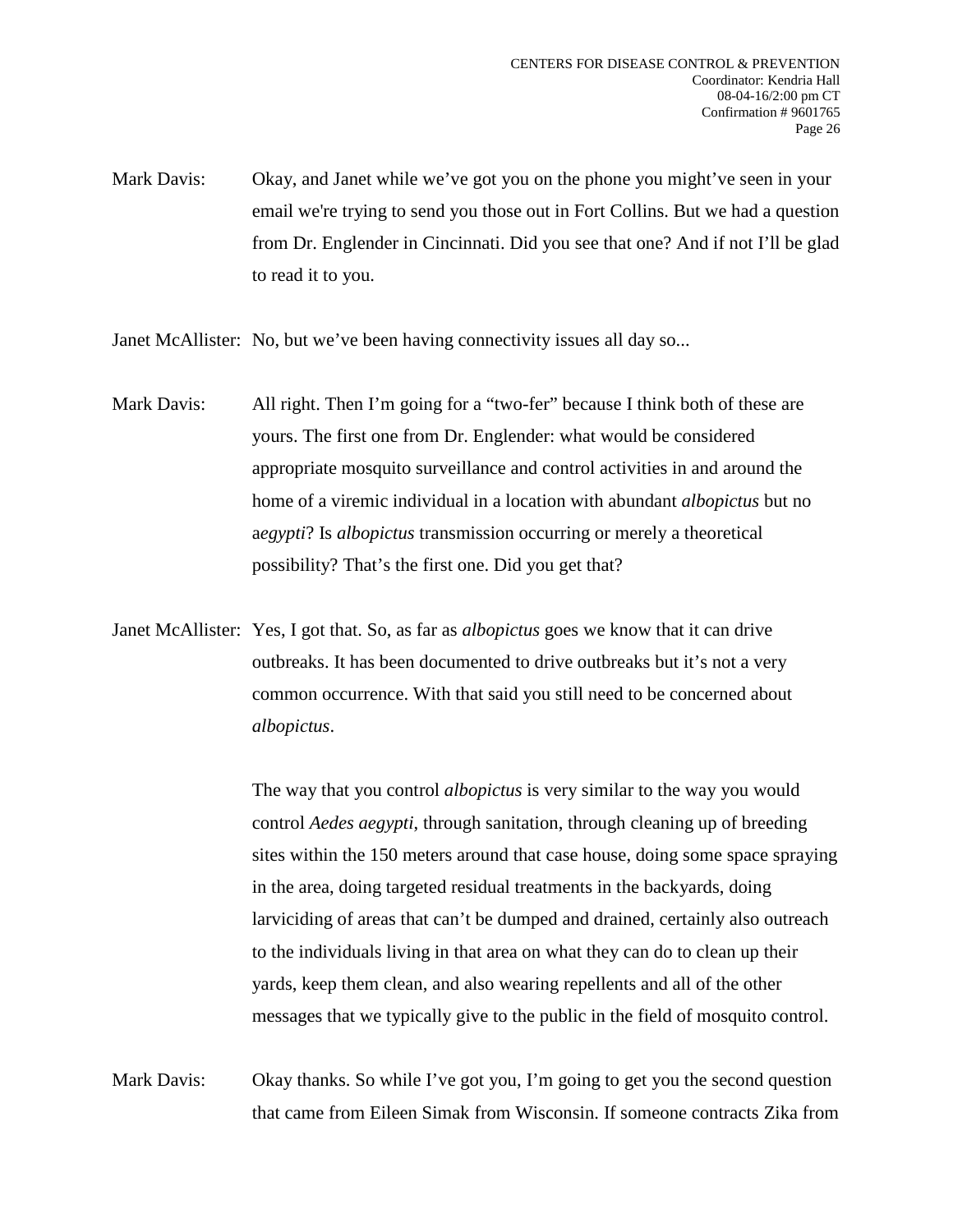a mosquito and another species of mosquito bites the infected person, can that mosquito transmit Zika to another person?

Janet McAllister: Can you repeat the first part of that? So if a…

Mark Davis: So if they get, if they contract Zika from a mosquito...

Janet McAllister: Right.

Mark Davis: ...so *Aedes* species of mosquito and another species of mosquitoes presumably culex or something like that bites the infected person can...

Janet McAllister: Okay yes, I got it. I got it. So the only two known vectors that we have in the U.S. are *Aedes aegypti*, which is the primary vector, and *Aedes albopictus*, which is the secondary vector. For those mosquitoes to become infected, they have to bite someone while they are mounting what we call a viremia where there is enough virus circulating in the blood that it is picked up in the blood meal. And then it has to incubate in that mosquito for roughly seven to ten days before that mosquito biting an additional person could infect that additional person.

> Right now, there have been reports out of Brazil in the press that culex may be involved in transmission. We have not seen the actual scientific write-up of that study. There have been two things that have been published recently that show that culex cannot be a vector that, while they can take an infected blood meal, it does not complete the incubation period within the mosquito in the saliva and does not become infected with the Zika virus. So, at this time we don't think that there are other vectors in the United States.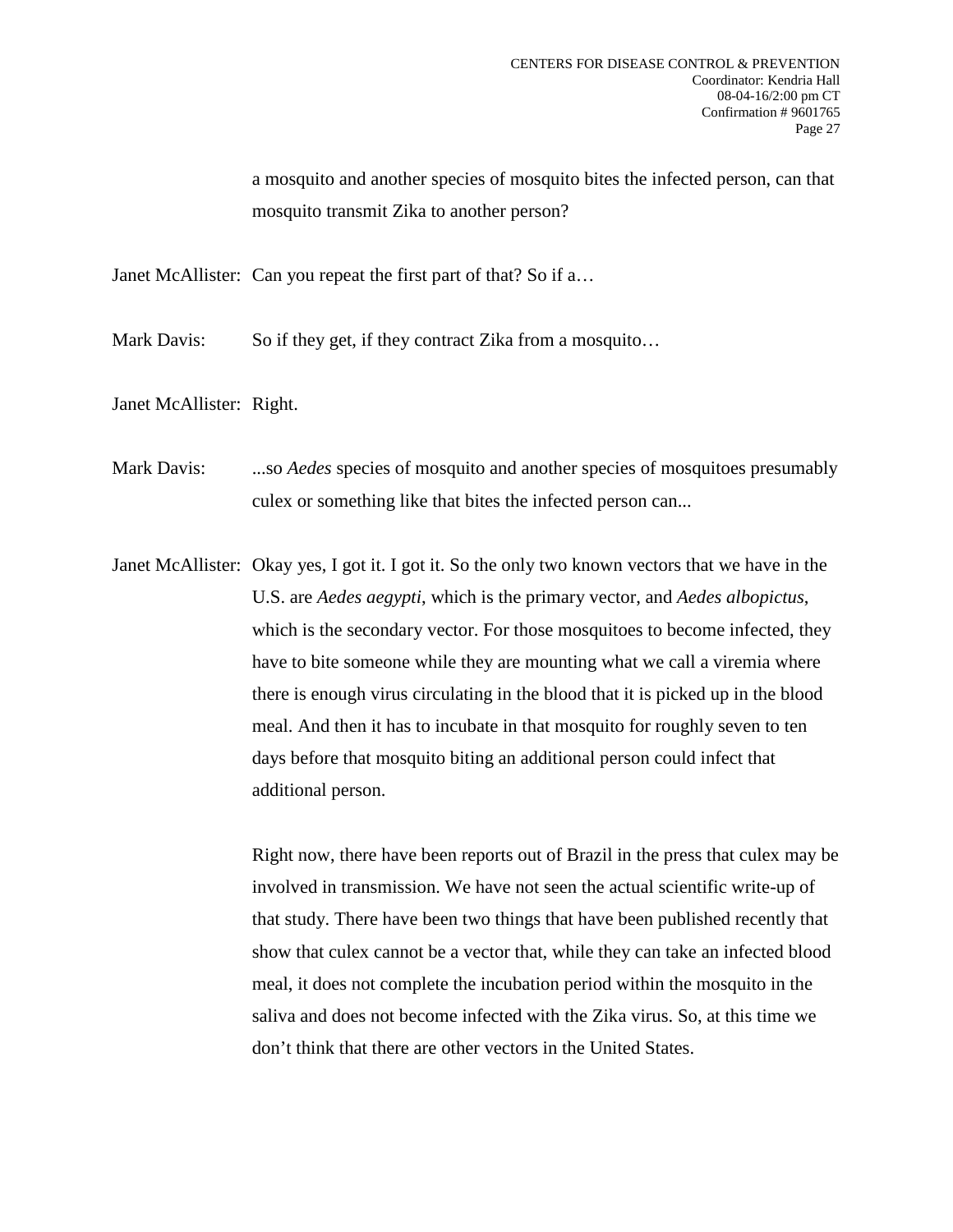Mark Davis: Super, thank you Janet. So (Candy) let's go with another question from the phone if we could.

Operator: Thank you. We have a question from Steve Mulligan. Your line is open, and please state your organization.

Steve Mulligan: Okay thank you. I'm Steve Mulligan. I'm District Manager of the Consolidated Mosquito Abatement District in Selma, California. And first of all, thank you Janet for addressing that culex issue which is hitting the press here in California. And yes, it has not been demonstrated, so we appreciate that response. I'm going to address something that in Lyle's presentation the response there seems to be some concern about the aerial applications. And I think the aerial application is a logical choice to cover a wider area and offer improved penetration of the landscape barriers, which ground applications run into more frequently.

> My question has to do with the lack of or the reduced success of the ground ULV applications, and in questions we're looking at the meteorological conditions. Did they have good conditions during that time, and what were the levels of susceptibility and what products were they using? In California in my areas where we have high level we have resistance to pyrethroids. And I just wonder what they were using there and what the conditions were?

Mark Davis: Janet can you tackle that?

Janet McAllister: Yes, I can tackle that, Steve. So they have been using permethrin in their program for a while and have switched to the Sumithrin (prallethrin) product. I don't know what the meteorological conditions are for their spraying or when they have been spraying. I do know that we are collecting mosquitoes at this time and doing susceptibility testing on them. So we will have an idea of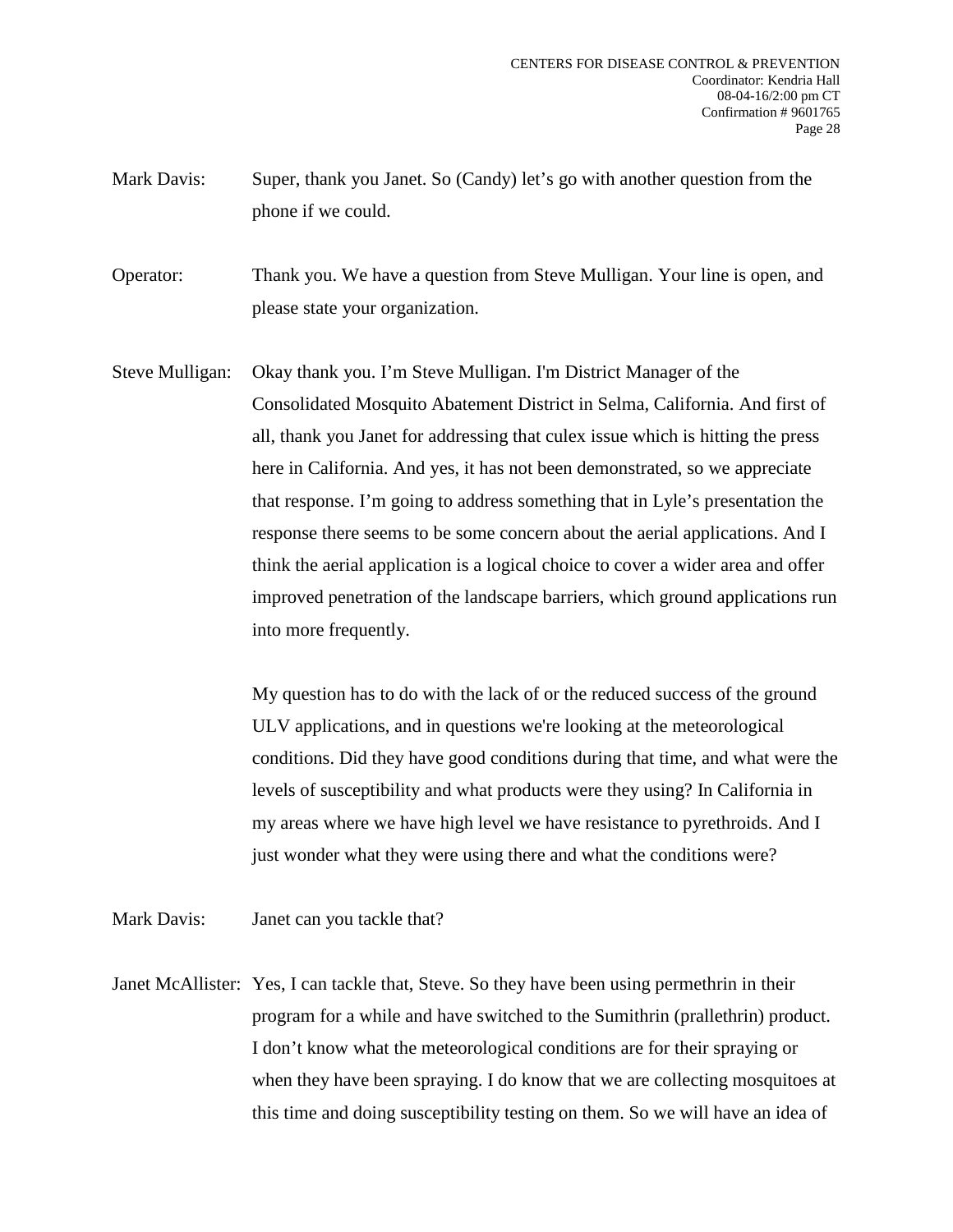whether that control failure has something to do with insecticide resistance or does it have something to do with their operational program and how they're employing the insecticide.

Steve Mulligan: So thank you. And also if they're applying… if they're going by air, they're going to be applying Naled which is organophosphorus, and so the potential may be more effective then.

Janet McAllister: Yes, that is what they are using by air. It is Naled, which is not a pyrethroid.

Steve Mulligan: Yes this is a difficult mosquito to address. Thanks Janet.

- Mark Davis: Thank you for the question Steve. (Candy), another question?
- Operator: Thank you. Our next question is from (Nina). Your line is open and please state your organization.
- Nina Dacko: Hey, this is Nina Dacko from Tarrant County. Hi Janet. I just talked to you not that long ago.

Janet McAllister: Hi Nina.

- Nina Dacko: All right so my question is actually pertaining in—I think this will probably be variable by location—but what is actually considered a high number of *Aedes aegypti* or *Aedes albopictus* in the BG traps set in and around locally acquired cases?
- Janet McAllister: So the numbers of *aegypti* that they are seeing in the area range from around 10 per trap night to 50 per trap night.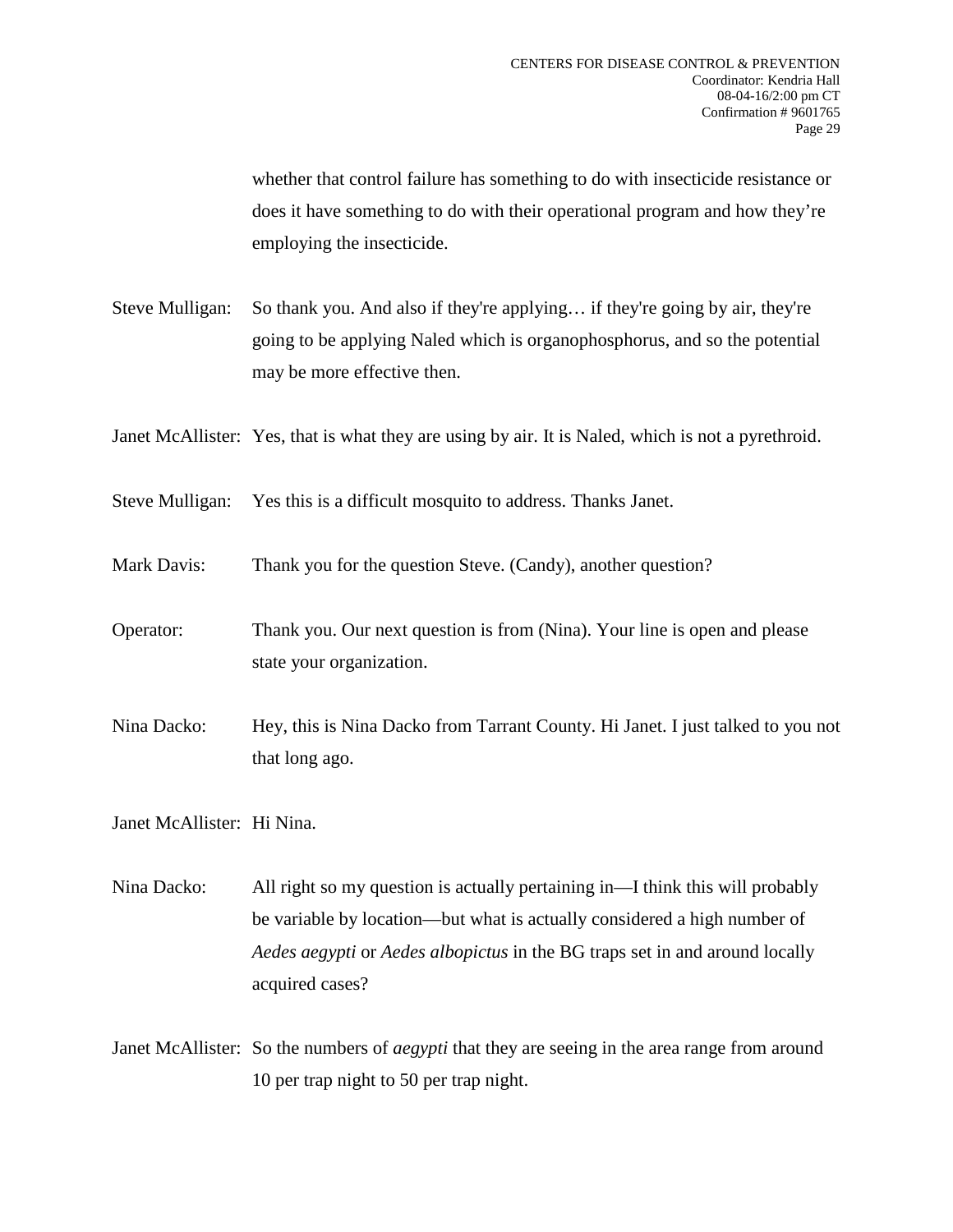- Nina Dacko: Okay thank you. I was just wondering as a comparative for what we are seeing here in Tarrant County. Also I noticed that Dr. Petersen had mentioned them applying BTI as well as Naled in aerial spraying. And I'm assuming but I figured I'd just ask, is that in granular form BTI?
- Janet McAllister: No it's well, it's the WG product, the VectoBac WG, which would make it a wet-able granule, I guess is what WG would stand for. *(It stands for waterdispersible granule)*
- Nina Dacko: Okay.
- Janet McAllister: But it is applied as a liquid.
- Nina Dacko: Okay. And then one more brief question. Has the use of autocidal gravid oviposition traps that was taking place in Puerto Rico - I was just curious if that had taken place in the Miami-Dade area or anywhere else, or if there was any success?
- Janet McAllister: So the AGO trap is not being used in Miami. There are some discussions. We do have a Section 18 for the In2Care trap, which is technically not a trap. It is a device that the female mosquito picks up a small amount of larvicide when she enters to lay her eggs and she also becomes infected with a fungus.

So she leaves the device and deposits the insecticide into additional sites where she may be laying eggs. And the fungus she gets infected with kills her in about three days. So again, there's some discussion about using that Section 18 to deploy those into care traps in the Miami area.

Nina Dacko: Excellent, thank you.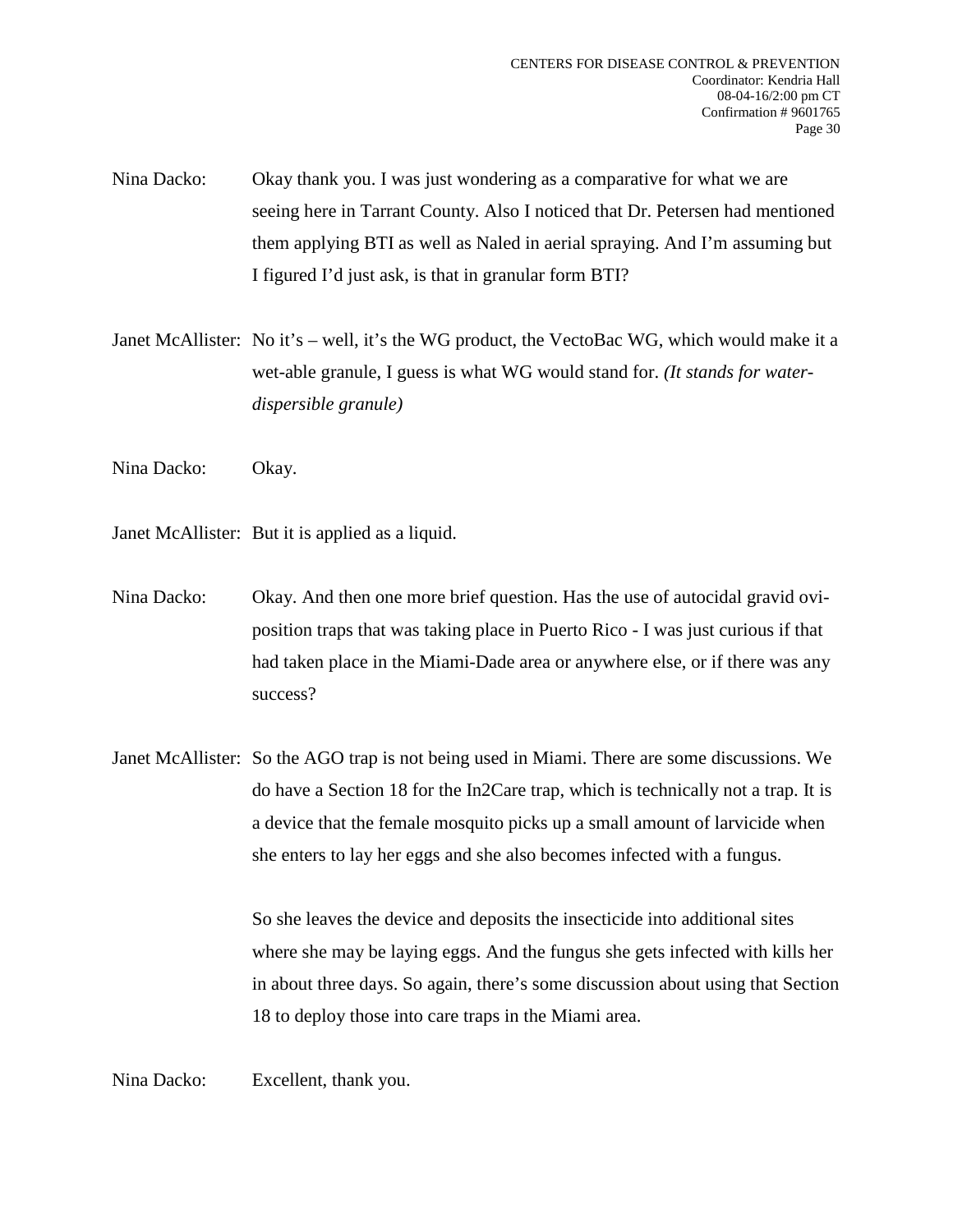- Janet McAllister: And that is something that is available. CDC has that Section 18 for the In2Care traps available for use when local transmission by mosquitoes has been detected as a control option.
- Nina Dacko: Okay. Thank you, Janet so much. Did you know if that fungus was Beauveria bassiana by chance?

Janet McAllister: Yes it is.

Nina Dacko: Thank you.

Janet McAllister: Thank you.

Mark Davis: Okay thank you, Nina for that question. We're going to go to one that we received through email from Ben Robison in Ohio Department of Health and, it's a birth defects question, so we'll let Peggy answer this one.

Peggy Honein: All right. So the question was that they heard me mention that if the IGM antibody test is positive or equivocal, serum and urine PCR testing should be performed. And they wondered if that was an update to the recommendations, which it is. So if the initial testing is IGM antibody testing and you have a positive or equivocal result, that does reflex to PCR. If it's a negative PCR result, then the PRNT is used for confirmatory testing. So that is a change to the previous recommendation. So I just wanted to clarify.

Woman: Pregnant.

Peggy Honein: For pregnant patients, yes.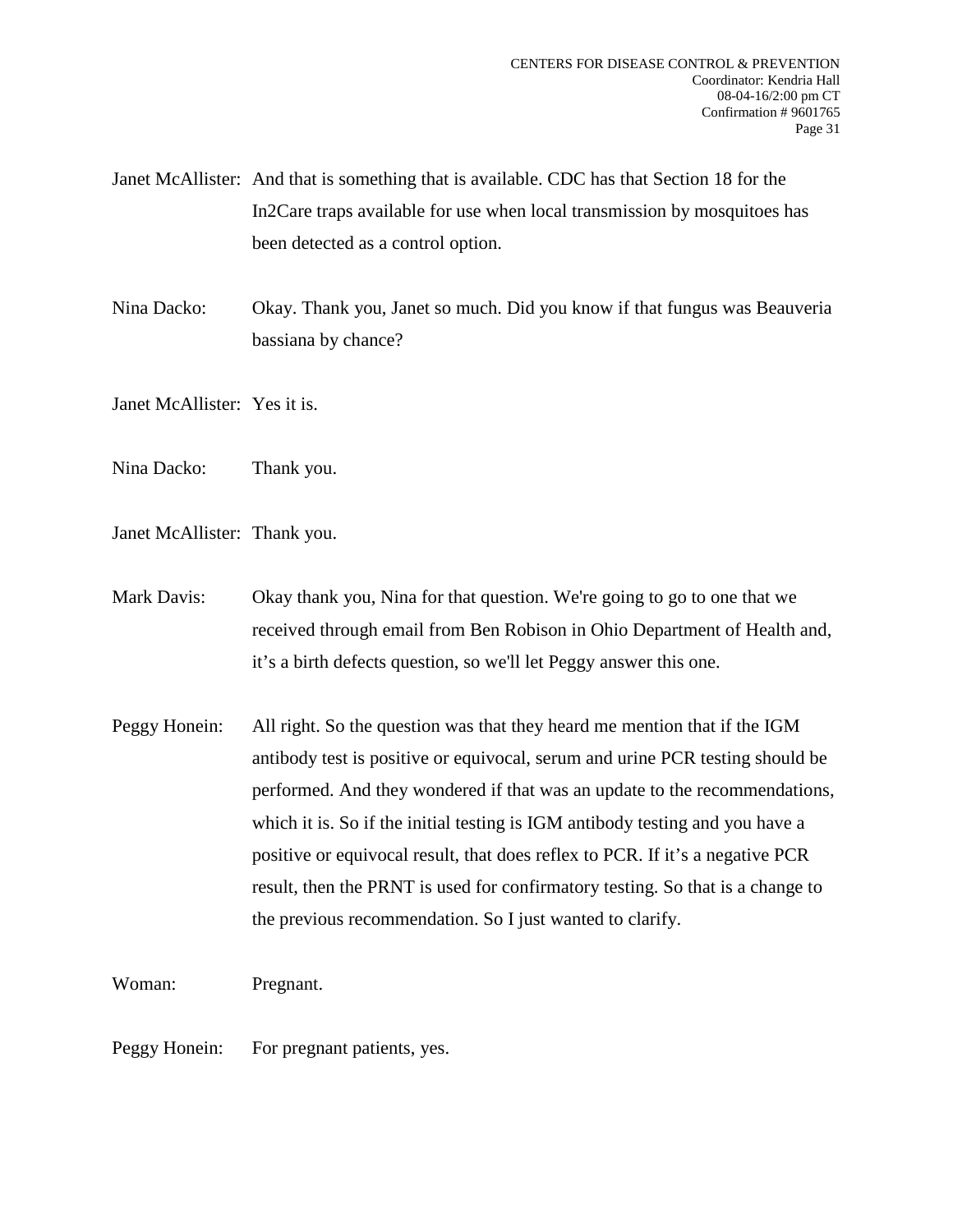- Mark Davis: Great, thanks. Do you want to take the one right below that Peggy? It's about...
- Peggy Honein: Absolutely. So the next question from (Caitlin Sherman) at Children's Hospital in Los Angeles was, what percentage of women with Zika during pregnancy will have microcephaly in their infants? We don't know the answer to that question. I think based on the available data so far we think the answer is probably between 1% and 13% of women with infections early in pregnancy. There is some data from Brazil though suggesting there might be a higher risk and risk outside that window of pregnancy. So we are working hard to better understand the magnitude of that risk.

And then the rest of the question asks about complications and number of years. So the anticipation is infection during pregnancy poses a risk to the fetus. If women are not pregnant but are thinking about becoming pregnant, and they have symptoms of Zika virus disease or they have been exposed to possible Zika virus infection, we recommend that they wait at least eight weeks before conceiving.

- Mark Davis: And then I'm going to play devil's advocate a little bit here. So the question goes on to say: will it always lead to microcephaly, which obviously we can't answer. But the virus, as far as we know, would pass from the woman's system at some point and beyond that she - as far as we know - wouldn't have to worry?
- Peggy Honein: We assume that there will be long-lasting immunity from the infection and that there would not be a risk in the future after the time period of our recommendations. So waiting eight weeks for women who are either symptomatic or asymptomatic and for men who have symptomatic Zika virus disease waiting six months to conceive.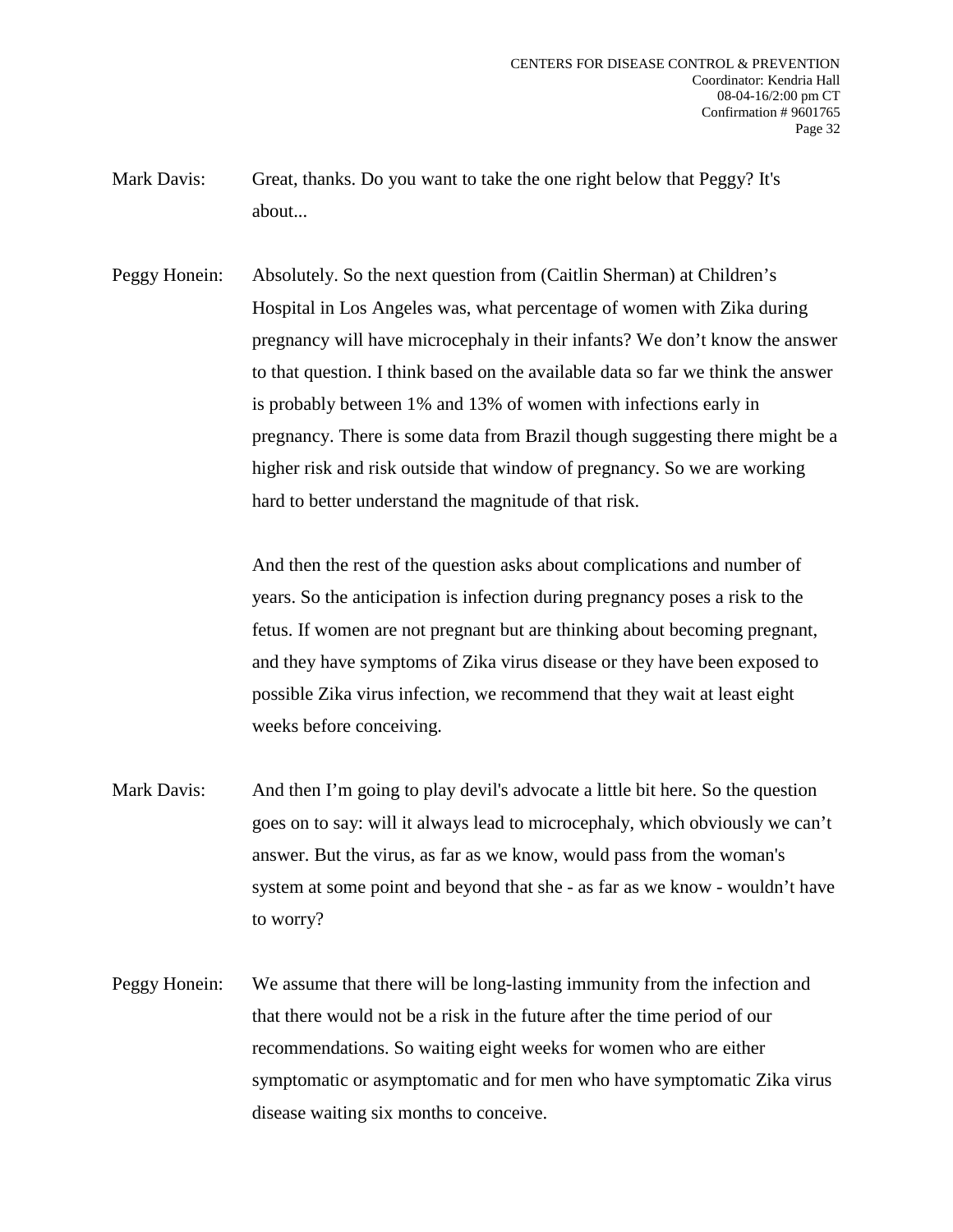- Mark Davis: Okay great. Thanks. I think that's an important unknown scientific fact, the comms message. And I say that because our JIC lead just walked in, John O'Connor. And I don't know if you have any presentation, but you're available to answer questions or do you want to speak?
- John O'Connor: Sure, I can say just a few words.
- Mark Davis: Go ahead.
- John O'Connor: But I can say a few words. Sorry for being late. We were on a surprise call with EPA. But with regard to the updated interim response plan, it really didn't change a lot. The goal remains the same: to prepare for and immediately communicate to address concerns about Zika transmissions.

We've got a lot of information in the CONUS plan about how to develop messages, what the strategies would be. In addition to the posting of the revised CONUS plan, we've posted something called the ZCART, the Zika Community Action Response Toolkit, which is sort of the template; it's really an outgrowth of what was discussed during the ZAP Summits in Atlanta. And it's really a template for helping states and local communities build out their own communication plans. But also, the ZCART is a collection of about 18 or 19 materials that can be downloaded from a password-protected CDC site. So it includes press releases, talking points, and fact sheets on several topics and can be used either as it is written or it can be rebranded with a state or local logo—whatever is the best way for folks to communicate with their local populations.

We also have a national campaign on Zika prevention. And we've been pretty active in Puerto Rico. We can use these campaign funds to do things along the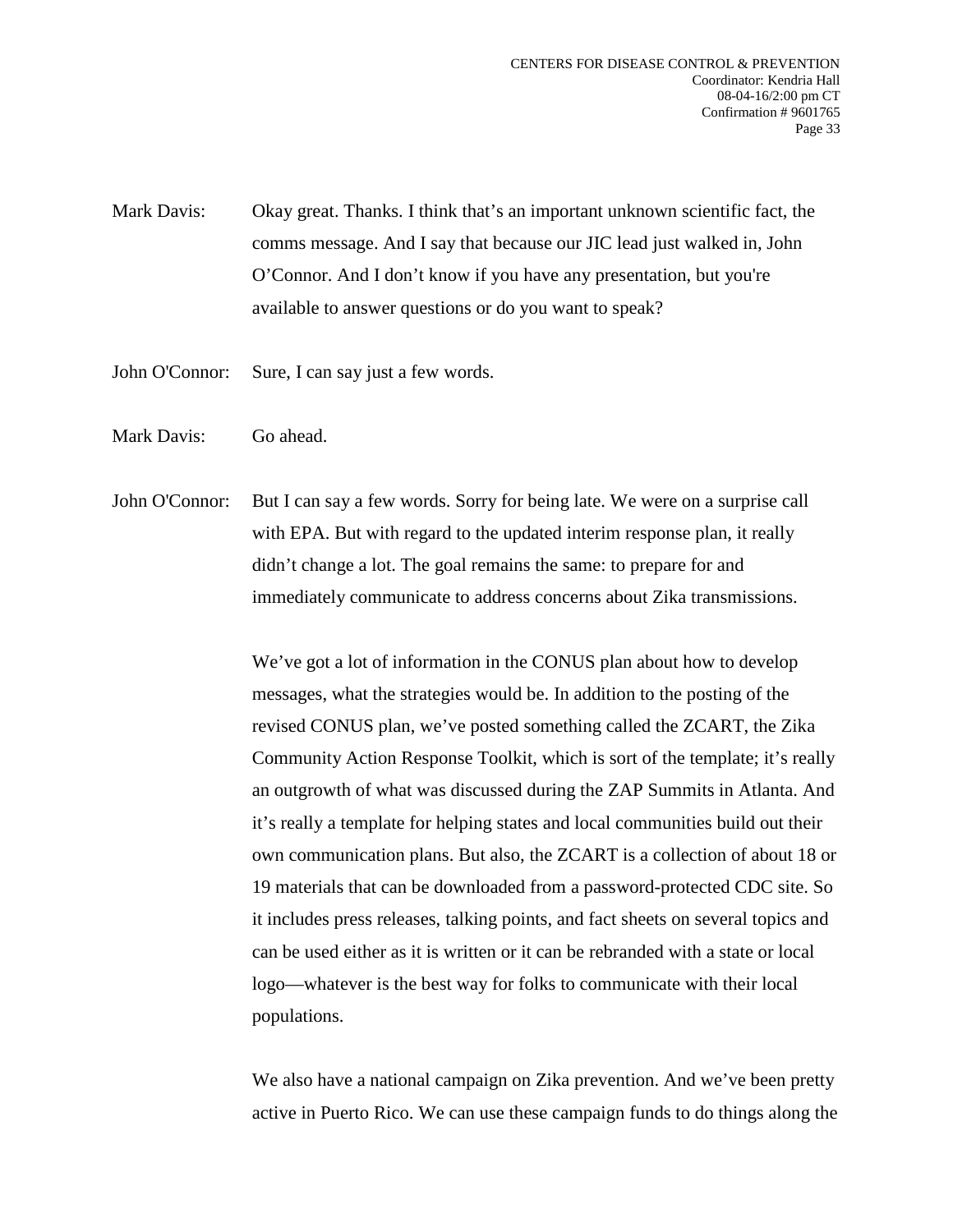lines of putting messaging up on electronic billboards, PSAs, putting newspaper ads, and doing a lot of social media. So that gives us some flexibility in terms of how we can provide resources to states and local communities to help. And we're doing that in Florida right now.

Mark Davis: Super, thank you John. And he'll be available throughout the rest of the call to take questions.

> We've got about 20 minutes left. We're getting a lot of questions through email which is wonderful. We'll get to them as we can. But Candy, if you want to take one or two more from the phone, we'll get those.

- Operator: All right, thank you. Next question is from Kris Bryant. Your line is open and please state your organization.
- Kris Bryant, MD: I'm from the University of Louisville in Louisville, Kentucky. My question is about screening of pregnant women. So the CDC has updated recommendations to say that all women in the U.S. should be assessed for possible exposure during each prenatal care visit. So, we need to ask about travel history, the travel history of sexual partners, and symptoms. Given the list of places where Zika is being transmitted, do you have any suggestions about how to operationalize that efficiency in the OB office?
- Janet McAllister: Sure. So, I think we can work on communication ways and tools that might help there. I think the main reason for making this guidance more direct is that we were concerned our previous guidance had relied on pregnant women spontaneously approaching their healthcare providers and reporting possible exposure, and we realized it would be very important given the various modes of transmission and the wide areas where this could occur to be carefully assessing that exposure so that as appropriate, testing could be ordered.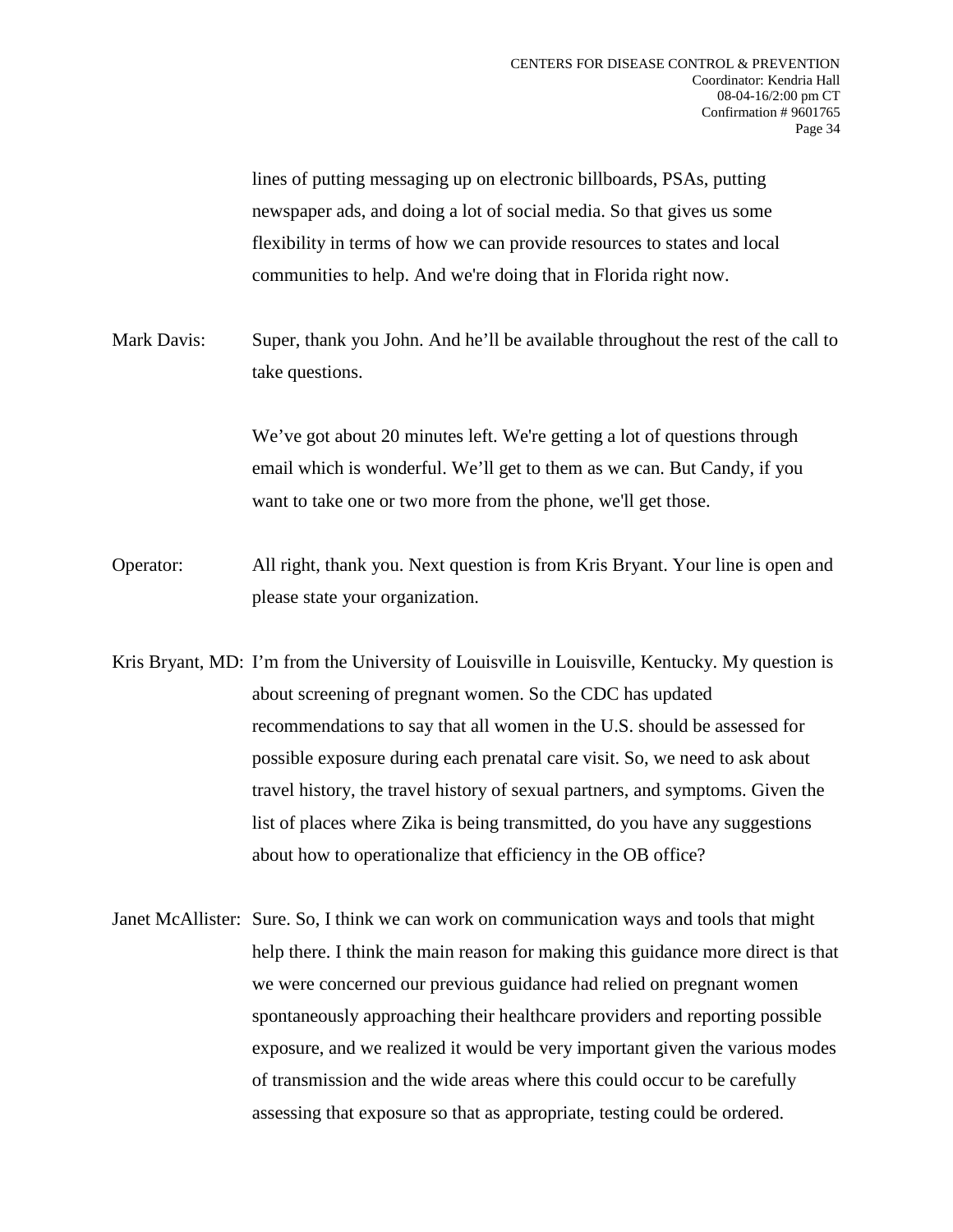So we have some tools available now, but I could certainly look into seeing if there are additional items that might be helpful to healthcare providers for this screening. John, if you have thoughts?

- John O'Connor: We can work with you on developing something that might be user-friendly along those lines.
- Kris Bryant: Thank you.
- Mark Davis: Okay one more from the phone, Candy?
- Operator: Thank you. Next question is from Gary Wheeler. Your line is open, and please state your organization.
- Gary Wheeler: I'm with the Arkansas Department of Health. The comments made about Wynwood being an industrial mix of residential—I'm sorry residential industrial mix—suggests the possibility of the physical transport of mosquitoes in packaging materials, tires, etc. I wonder if there's been any investigations to explore that? And on the other side, is there a particular density of travelers who had positive tests in the Wynwood area?
- Mark Davis: Thanks Gary. That's a very good question. We have Erin Staples on the phone from our EPI Team. It sounds like a good question for Erin. Do you want to try to tackle that one?
- Dr. Erin Staples: Yes. So what we understand from the area that was kind of a mixture of industrial and residential is that there is actually a business where a lot of visitors come in from out of the country to actually conduct business there. So it's more likely instead of a vector being transmitted, but I can also let Janet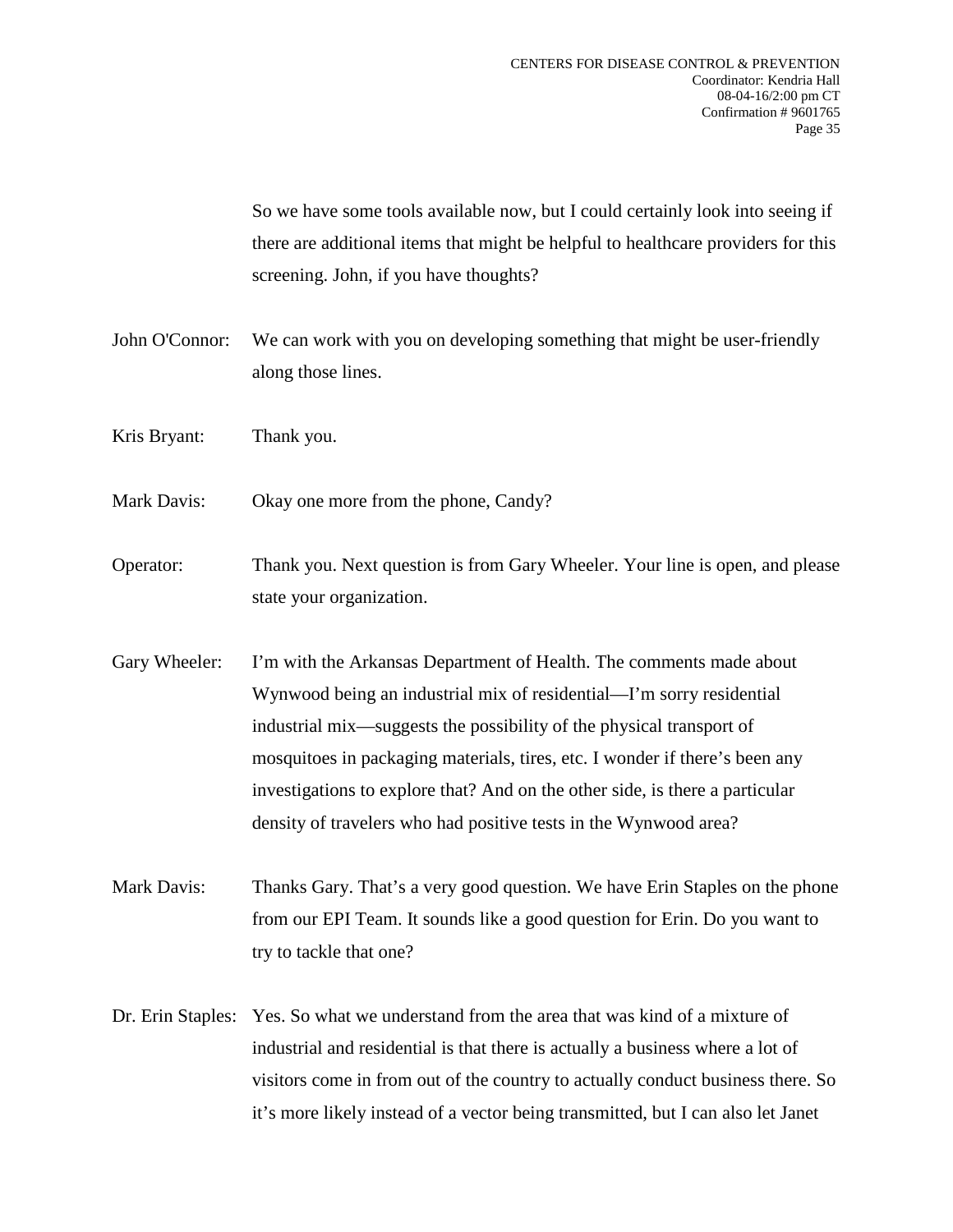comment on this, that an infected person came into the area either in association with that business or even just to visit because it's a very vibrant section of town where there's a lot of places to eat outside among other things. So, it's again most likely that a visitor was someone that had the virus in their blood, who was responsible potentially for infecting the local mosquitoes, and I can't rule out that a vector was introduced. But again it's a little less likely, I think. Then, I'm sorry, your second question again?

- Gary Wheeler: No, that was the question. But to follow-up, we've not really heard a lot about what's happening from Department of Transportation or other things in terms of fumigation or other things at harbors and other areas where mosquitoes might be introduced. I wonder if you could comment on that?
- Dr. Erin Staples: I think I'll turn that over to Janet to comment on any potential increased vector control activities that might be focusing on importation.
- Janet McAllister: Yes, I'm not aware of any enhanced vector control that's going on in the port of Miami. This certainly is a neighborhood that is away from…, as Erin described, it does have a lot of people traveling there but apparently not a lot of commodity. And I'm not aware of other places that are doing anything. There's probably more surveillance, maybe looking for mosquitoes, but to my knowledge not a lot of expert vector control activities that are going on around ports.
- Gary Wheeler: Thank you.
- Mark Davis: Thanks for that question. So we got a couple that came in through email that I think might have good broad application as not only for the answer to the question, but in terms of messaging again, which I think is a really big part of this response. The first question came from Steve Herschenshorn in Broward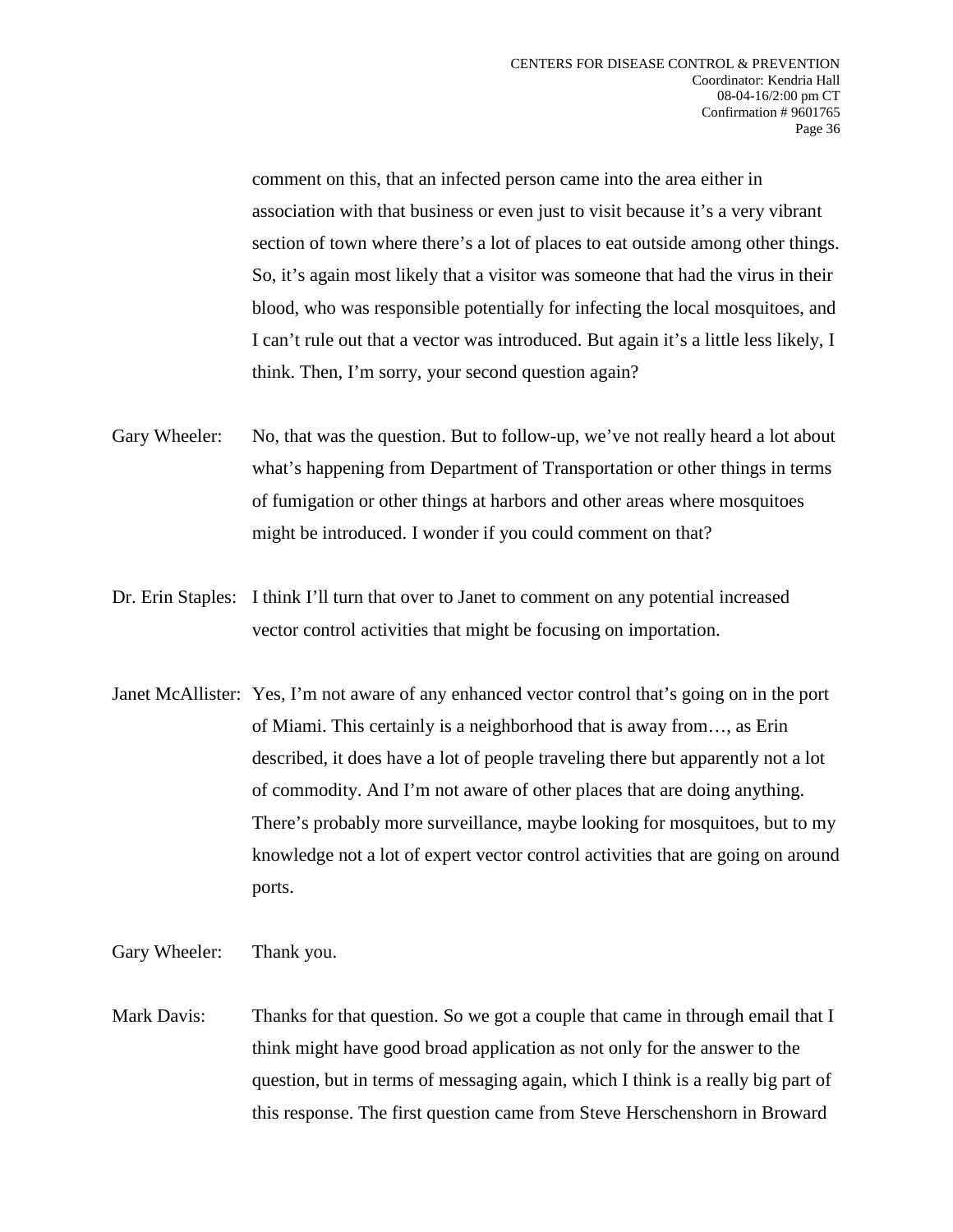County Emergency Management. And I'm going to ask our Erin again on the EPI team to answer this one if you can. After infection, once Zika virus is no longer present in a person, can they get re-infected, or are they immune?

- Dr. Erin Staples: Yes, Peggy's already thankfully answered that for us. We do believe that once you're infected and you mounted an effective immune response to that infection that you will not be re-infected - that you will have lifelong immunity.
- Mark Davis: Great. Thanks for clarifying that. And then a second question from Sara Reilly in Virginia. And I'm going to turn to Lisa Rotz from our Global Migration Team who'd deals a lot with travel. The question is, for data analysis purposes and testing approval, if any of the 50 U.S. states are declared areas of active Zika virus transmission, are there plans to have a separate map on the CDC Web site for U.S. states only? Will states be individually added to the current world map?
- Lisa Rotz: Thank you. I think the way that I'll address this question is sort of talk a little bit about the differences in regards to the travel health website and then the CDC domestic Zika website, because they're a little bit different. The travel health website and the maps that we have there really are the outward facing view in regards to Zika transmission areas, where we look at sort of other countries that have Zika activity. And that's really sort of the focus of the travel health website.

What we have recognized obviously is that now that we have activity in the U.S., there's a need to have visibility into that. So we are going to make sure we link to that website that people sort of naturally go to, so where there are Zika areas in the U.S. or the CDC domestic (web)site where we will be linking to just state departments with their maps and such. And as different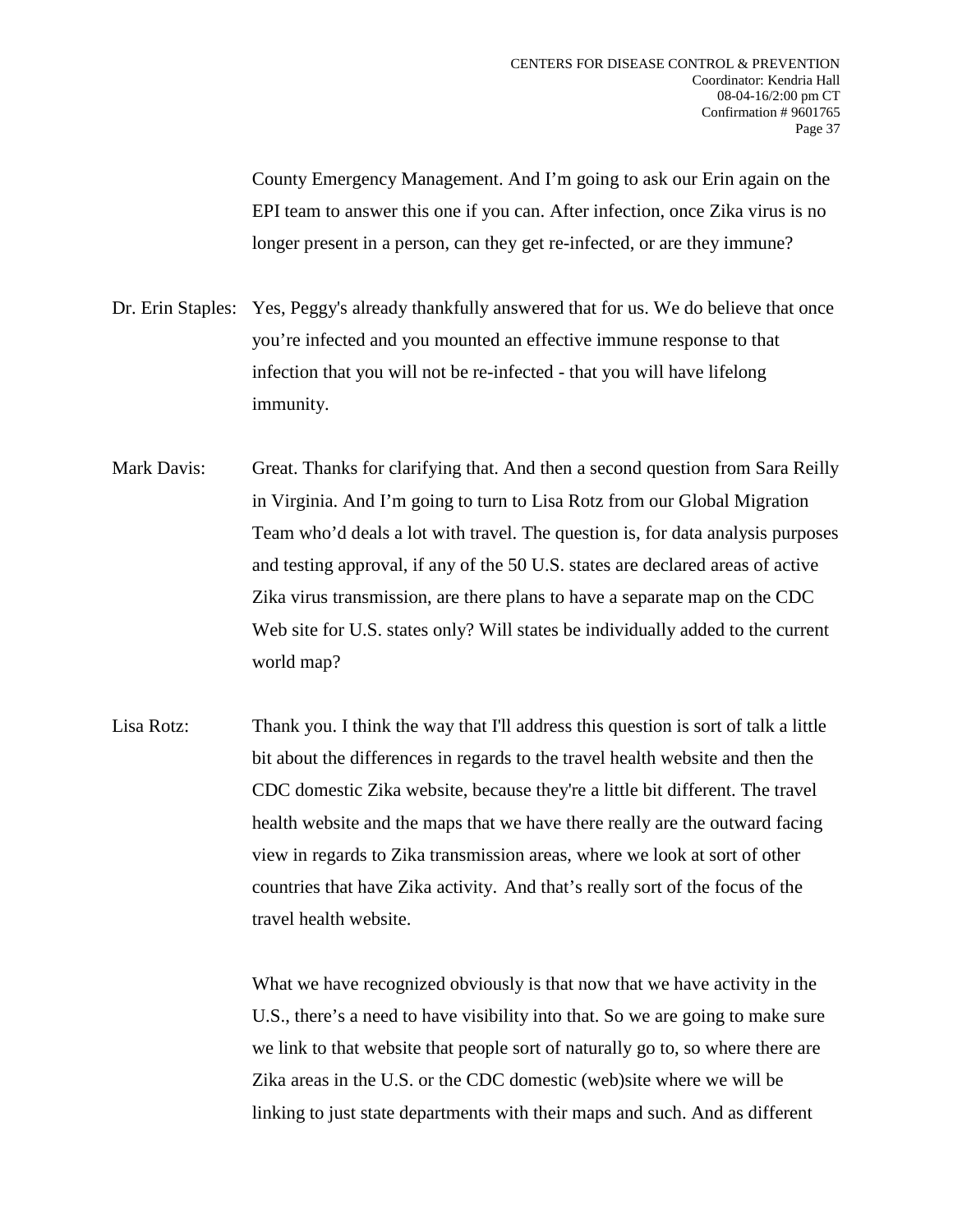areas in the U.S. grow, I think we will be creating a U.S.-based map there that talks about specific states and then drill down areas in the 50 states versus the activity that will be linked there with the rest of the information about what's happening with Zika in the U.S.

- Mark Davis: Super. Thank you Lisa for that. Candy, let's take another question from the phone.
- Operator: Thank you. Our next question is from Bernadette Albanese. Your line is open and please state your organization.
- Bernadette Albanese: Hi. Thank you. This is Bernadette Albanese with Tri-County Health Department in Denver. This gets back to the folks with the pregnancy registry and the birth defects and follow-up on an earlier question. We're just trying to see what additional information you have to share about risk of adverse outcomes you shared, I think 3-13% overall, very preliminary. Is there any differentiation on that risk by trimester that you've been able to refine, is the first question.

How early in a pregnancy do you think there could be teratogenic effects, so very, very early on; immediately after conception; or more during somewhat later stages of fetal development? And is it still the case that women who were infected, say earlier in their pregnancy who have an initial normal fetal ultrasound, still can end up with microcephaly or other birth defects that would be detected on subsequent ultrasounds?

Peggy Honein: Well, thank you for those questions, and I'll try and tackle them and then just please let me know if I've left anything out. So as far as how early in pregnancy infection might be a risk, we don't really know for Zika. But for other viral infections that can adversely affect the fetus, it can be in that early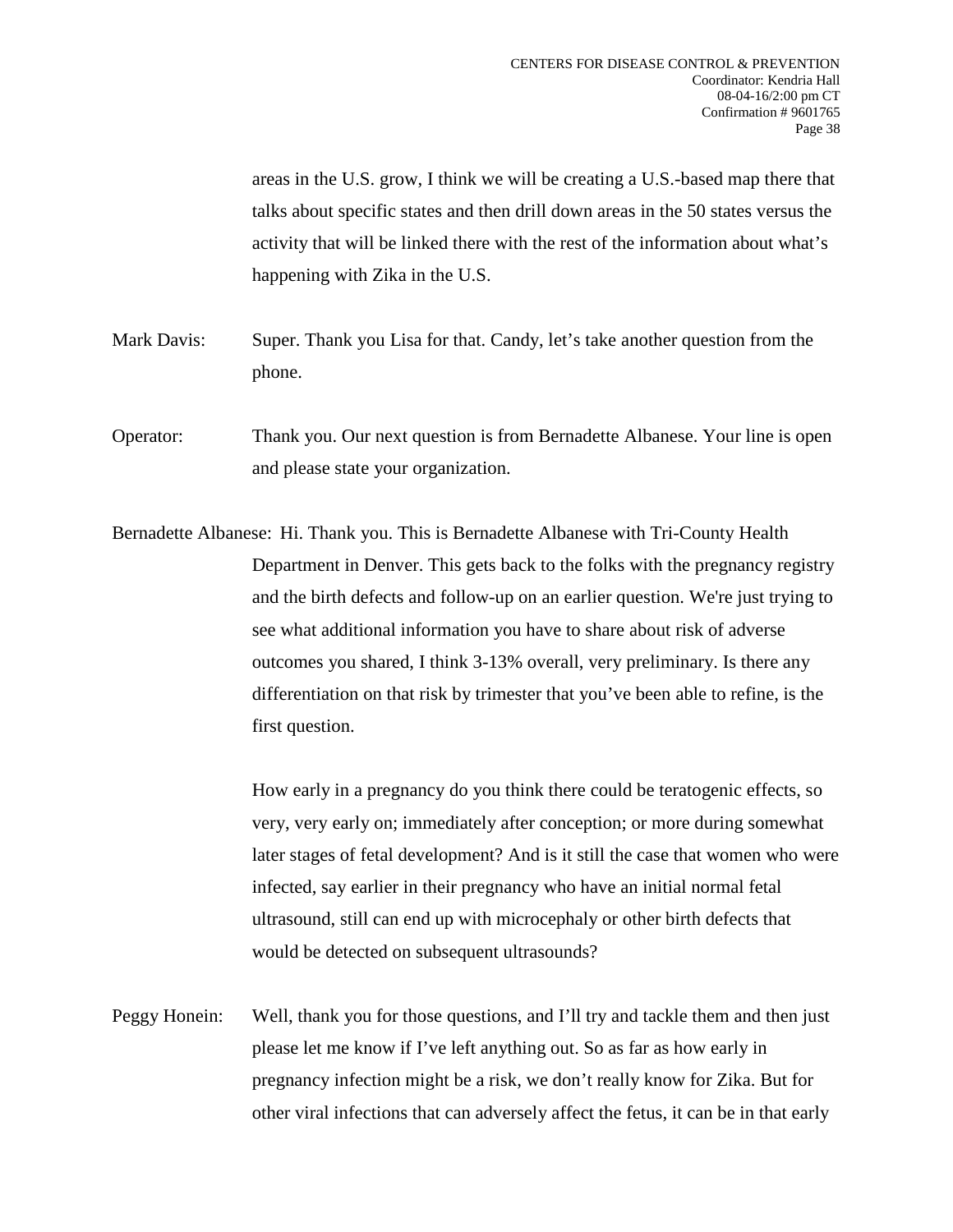peri-conceptional period just before conception or in early conception. So, this is part of the reason for the guidance of waiting to conceive after exposure or infection because we do think that early time period of pregnancy could pose a risk to the fetus.

For the risk by trimester for the most severe outcomes – so the very severe brain effects that are manifested as severe microcephaly and the intracranial calcifications – it seems like there are more of those cases associated with infection earlier in pregnancy, meaning the first trimester or early in the second trimester. But it's really too soon to understand for sure how the risk varies by trimester.

In addition there is at least one concerning report out of Brazil of women who had infections during the third trimester, who delivered infants whose head circumference was normal, but some of whom had intracranial calcifications or other signs of brain abnormalities, and whose post-natal head growth was not normal. So we don't understand the full range of adverse outcomes associated with Zika virus infection during pregnancy yet. But we are concerned that there could be a risk to the fetus with exposures at any point during pregnancy.

As far as the issue about normal ultrasounds early on, I think there's two factors there. One is the limit of the ultrasound to be able to detect abnormalities. And the second is when the abnormalities happen.

So we think after there has been a Zika virus infection during pregnancy there's probably a period of some days or weeks before the virus sufficiently damages the brain that you would be able to see the damage. So the early normal ultrasound could be because the damage hasn't occurred yet or because it's too early in pregnancy to see it. So there are certainly reports of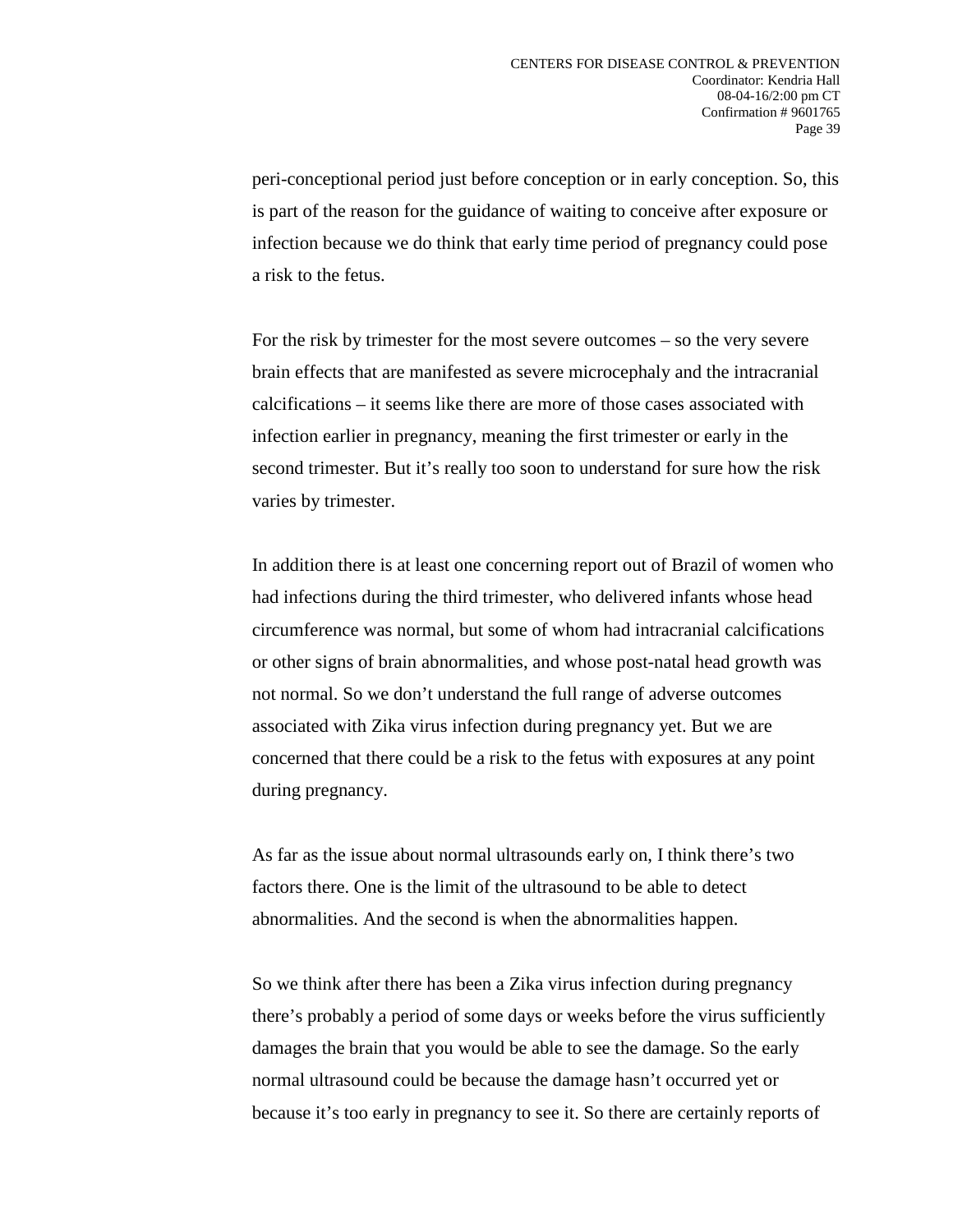ultrasounds before 20 weeks looking apparently normal when there is later a severe brain outcome.

Bernadette Albanese: Okay, thank you. One quick follow-up question: is there anything to suggest that infection very early on after conception (so still in some of the embryonic stages) would be more likely to result in a spontaneous abortion as opposed to a very abnormal fetus with birth defects?

- Peggy Honein: You know, the short answer is we don't know. I mean sort of the thoughts in teratology in general is that it is often the case for teratogenic exposures. But with Zika we really do not know.
- Mark Davis: Thank you for that Peggy, and thanks for the question Bernadette. I hope we covered your issues there. Let's move on, Candy, if we have another question from the phone.

Operator: Thank you. Our next question is from Dr. Anne Bailowitz. Your line is open, and please state your organization.

- Anne Bailowitz: Yes hi. I'm with the American Academy of Pediatrics Maryland Chapter, Infectious Disease Committee. Just an operational question for Dr. Glover, if she's still around. When her CERT teams are in operation when they're activated, I was curious to know how they collaborate with the medical reserve corps, such as or in existence of the various states?
- Mark Davis: Maleeka are you still there? You might be on mute before I get away. So we'll take that question down. It's a very good question, Anne, and we'll try to  $-$  as with all these questions we'll figure out a good way to post the answers whether it's on the website or through some sort of distribution. I'm not sure. But that's a good question about the MRCs, so we'll get that back to you.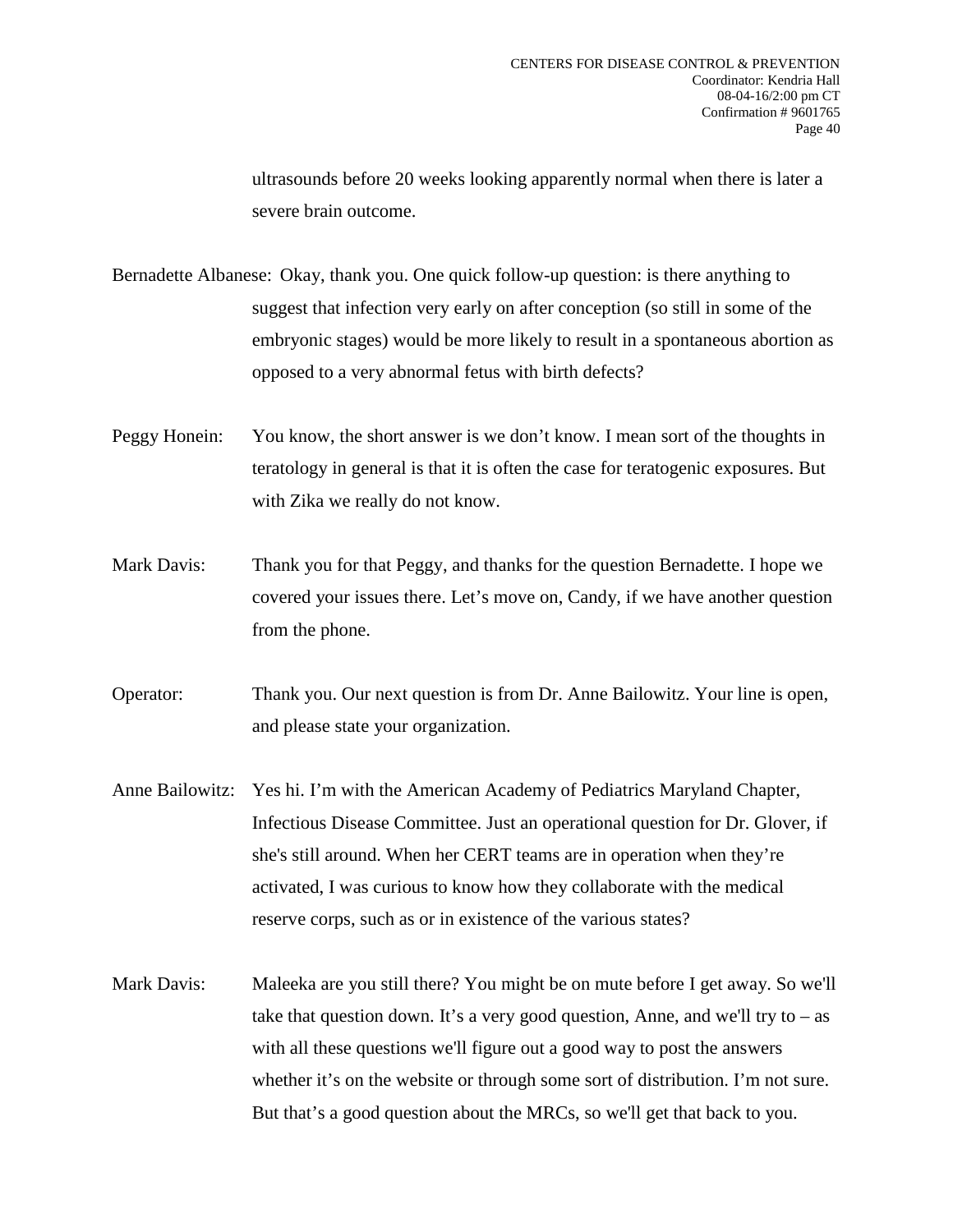Anne Bailowitz: Great, thank you.

- Mark Davis: Sure. Candy, can you tell me how many questions we have in queue just so I know how to balance the load here?
- Operator: Thank you. We have one more question in queue.
- Mark Davis: Oh, then let's take it.
- Operator: Thank you. We have Tina Johnson. Your line is open, and please state your organization.
- Jauntina Johnson: Hi. It's Dr. Juantina Johnson with Choctaw Health Center, Mississippi Band of Choctaw Indians. My question is in regards to the mosquitoes themselves. There was some information in the news about doing some genetically modified mosquitoes in an attempt to get control of the current outbreak and that it's been released in some of the other countries. Can you comment on that and where the thought process is on releasing these genetically modified mosquitoes?
- Janet McAllister: Yes this is Janet. So, the genetically modified mosquitoes -- what they do is they basically release males that mate with local females. And the offspring die before they can reach adulthood. So the technique is based on a sterile male technique where you sterilize the males to mate with the females and no offspring are produced. And that type of strategy for insects has been used successfully with a variety of medically important and agriculturally important insects.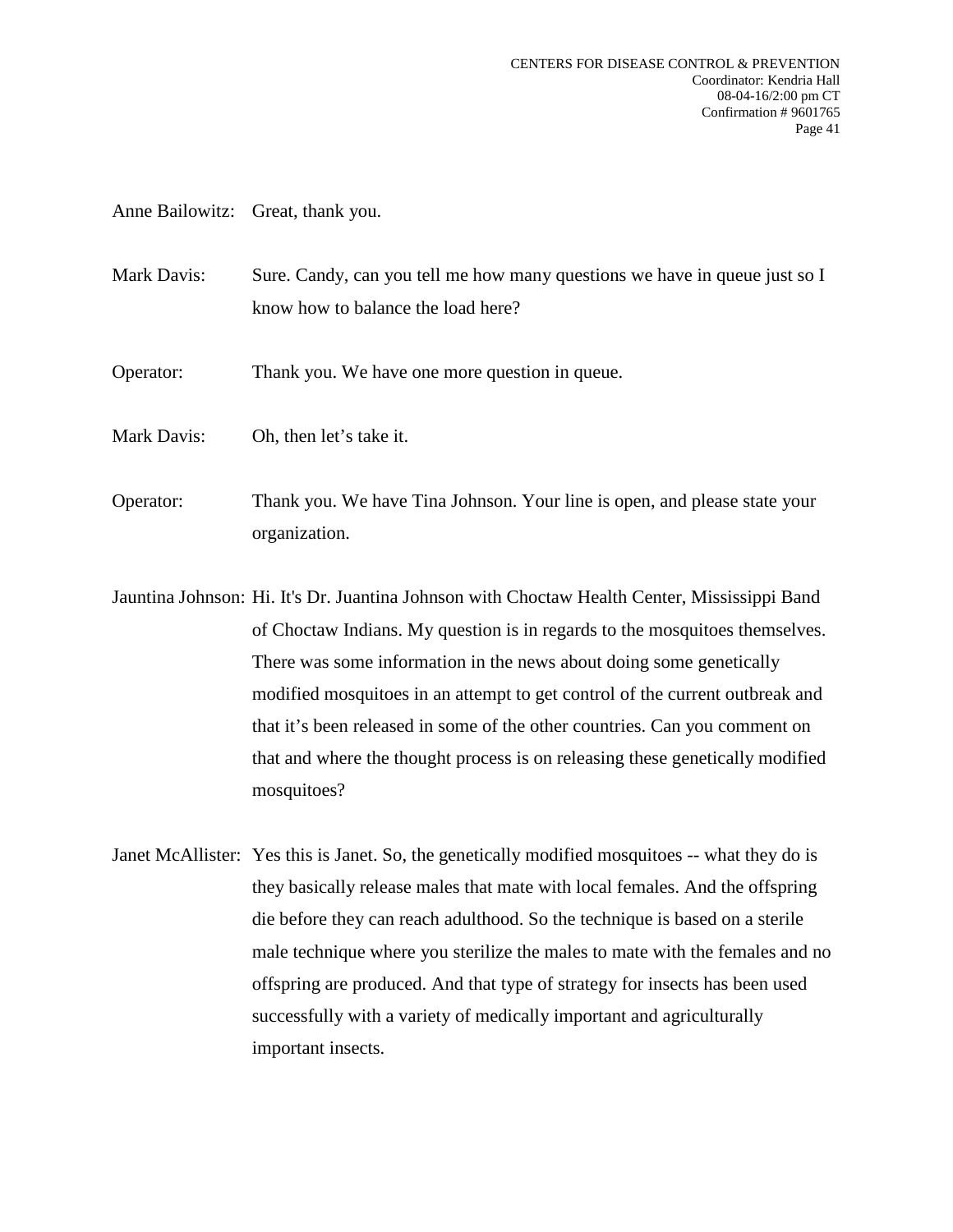So, the theory behind how it would work is been pretty much proven to be an effective method at reducing mosquito populations. Of course you have to continuously release these modified males into the environment with all of these sterile male techniques. And they work best when the population is at a low level. So they work best early in the season or after some other control has been performed to reduce the initial population.

So, with that said, it's a promising new tool. The only difference with these are that they are genetically modified to get that sterile effect versus other experimental things that are going on right now, where they're getting the sterilizing effect through infection with the *Wolbachia* parasite or through irradiation of the males to make them sterile.

Jauntina Johnson: Okay, thank you.

Janet McAllister: And I'm being told to point out that mosquitoes mate only once. So they only have to find one of these modified males...

Dr. Jauntina Johnson: Okay.

Janet McAllister: ...in their lifetime.

Mark Davis: Thank you, Janet for that. We do have a question online about testing placentas and Peggy's going to answer that.

Peggy Honein: Right. So I just wanted to let you know the website has been reorganized. And we hope it's easier for people to find information. We think it is, for CDC, so we welcome your feedback. But for the question about what specimens to test including placenta test specimens if you go to the Zika website and go to the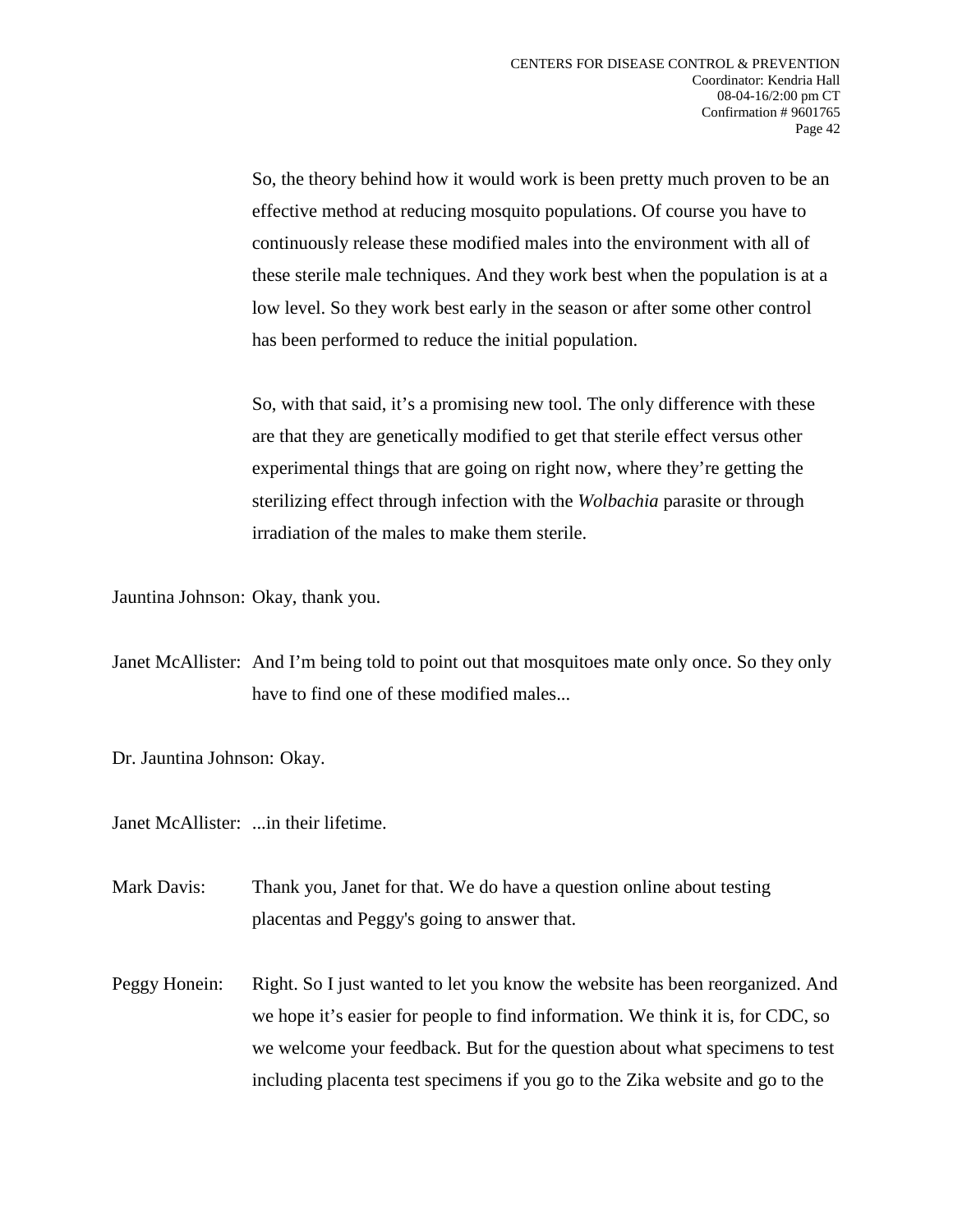healthcare provider section there's one link called Collecting & Submitting Specimens at Time of Birth.

And there's a large table there that gives you exactly the details on how big the pieces of placentas should be, how you should manage them, how you should ship them, how you get instructions and pre-approval before sending them to CDC. So I think that table will answer all of the detailed questions about submitting samples.

Mark Davis: Thank you. We also had a question if we can scroll up a little bit about the survey form that was used in Florida from Laredo, Texas. And we would refer you to the Florida Department of Health I think for that information. And I'm sure if you look online you should be able to find that information. If you can't, by all means write to us at [preparedness@cdc.gov](mailto:preparedness@cdc.gov) and we'll give you the connection there. But that's not something that we could share, but do appreciate you sending in the question. Candy, anything else on the line that's just come in?

Operator: And we're showing no questions at this time.

Mark Davis Great. Well we're also at the bottom of the hour here. Excellent questions have come into us today and not only over the phone but through emails. I think we're going to stop before we tackle anymore of these and in this call today. But we will post answers to the questions in some fashion and in some location. And I would continue to refer you back to our CDC website. It's constantly changing. We're always updating information.

> If we can figure out a good way to specifically answer these questions on the website, maybe we can put a Q&A session. Maybe there is a Q&A section. I'm not sure that we can have that dialogue on there. But if not, we'll get back